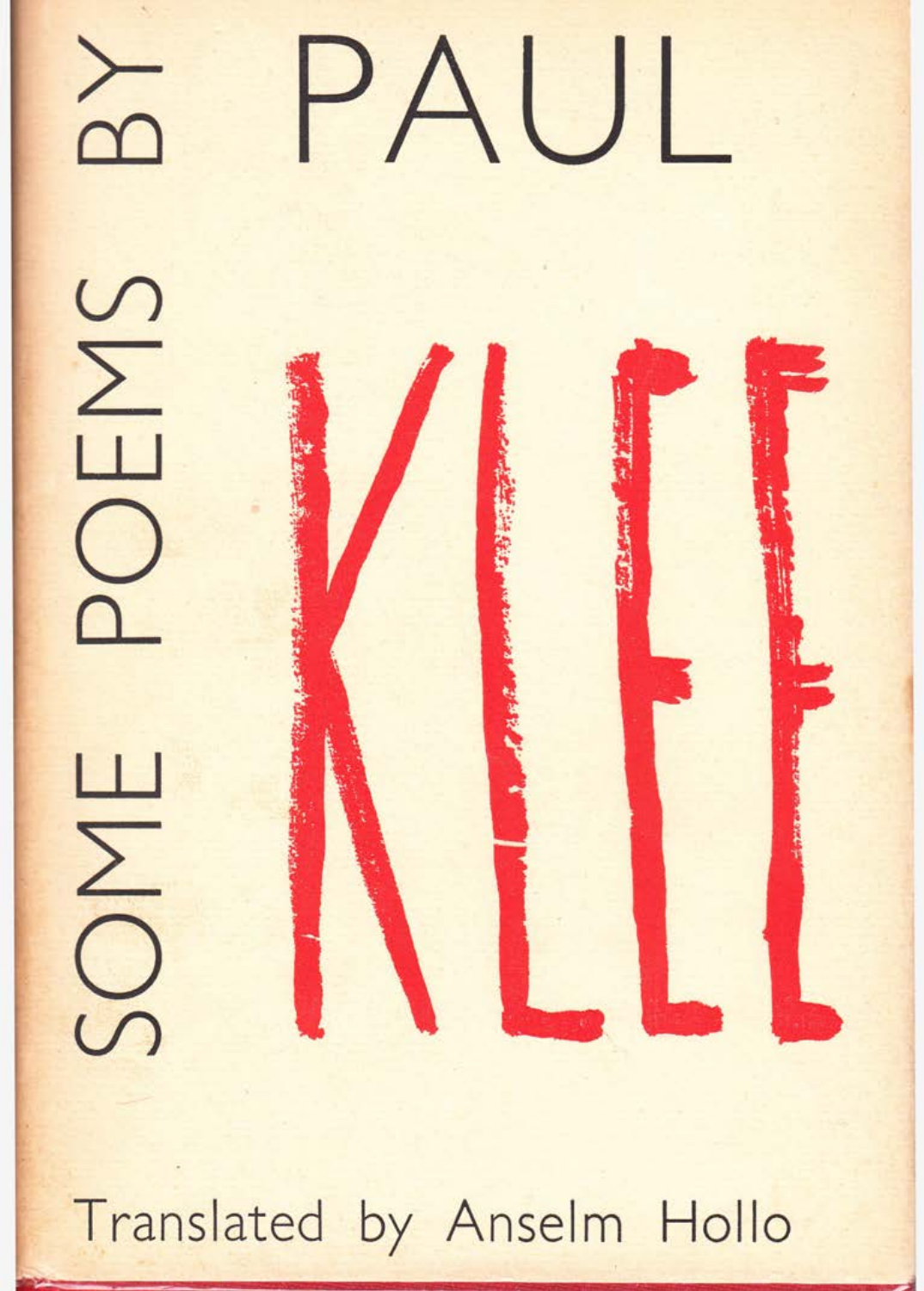SOME POEMS BY PAUL KLEE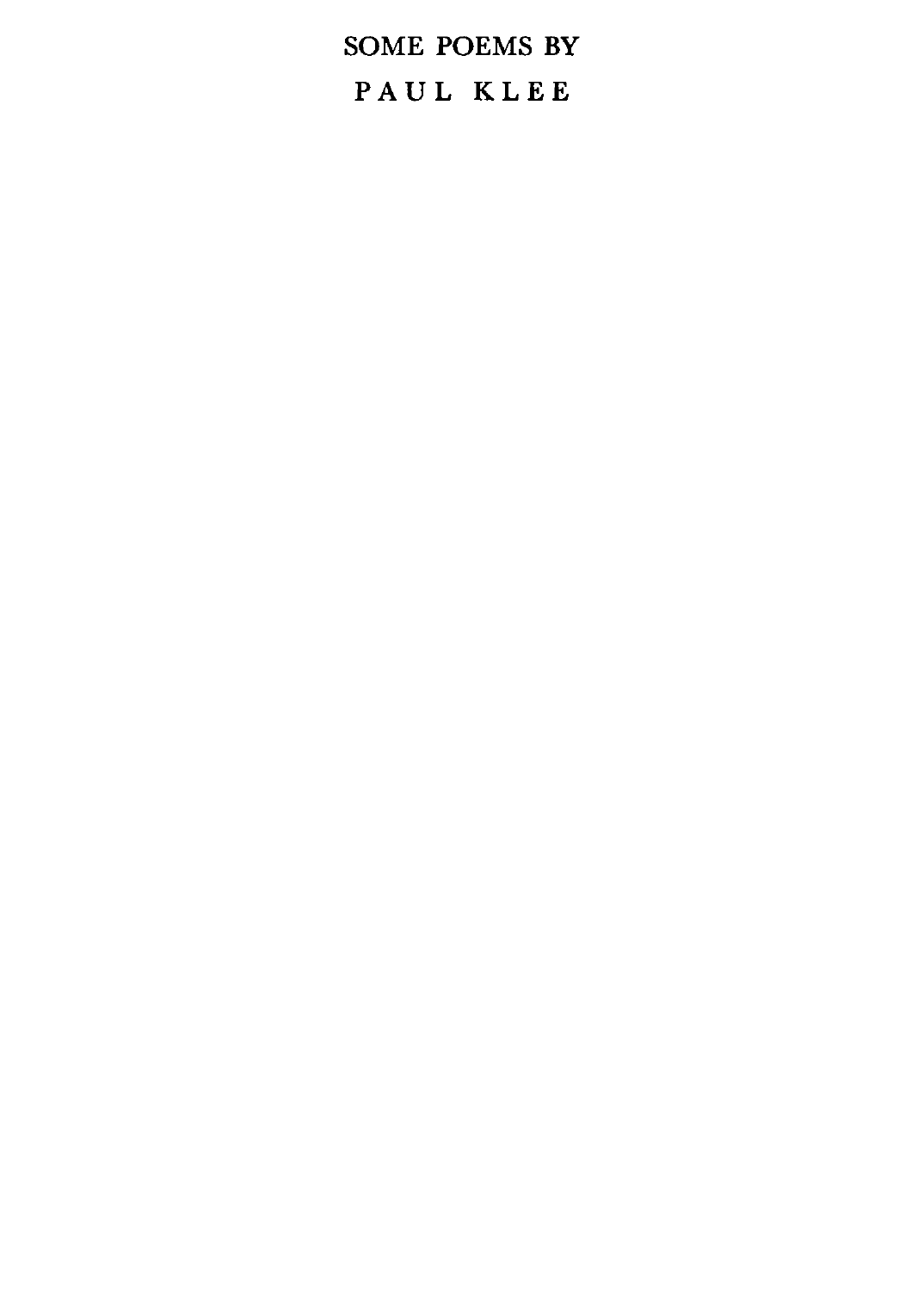### ANSELM HOLLO

## translated by

# PAUL KLEE

### some poems by

scorpion press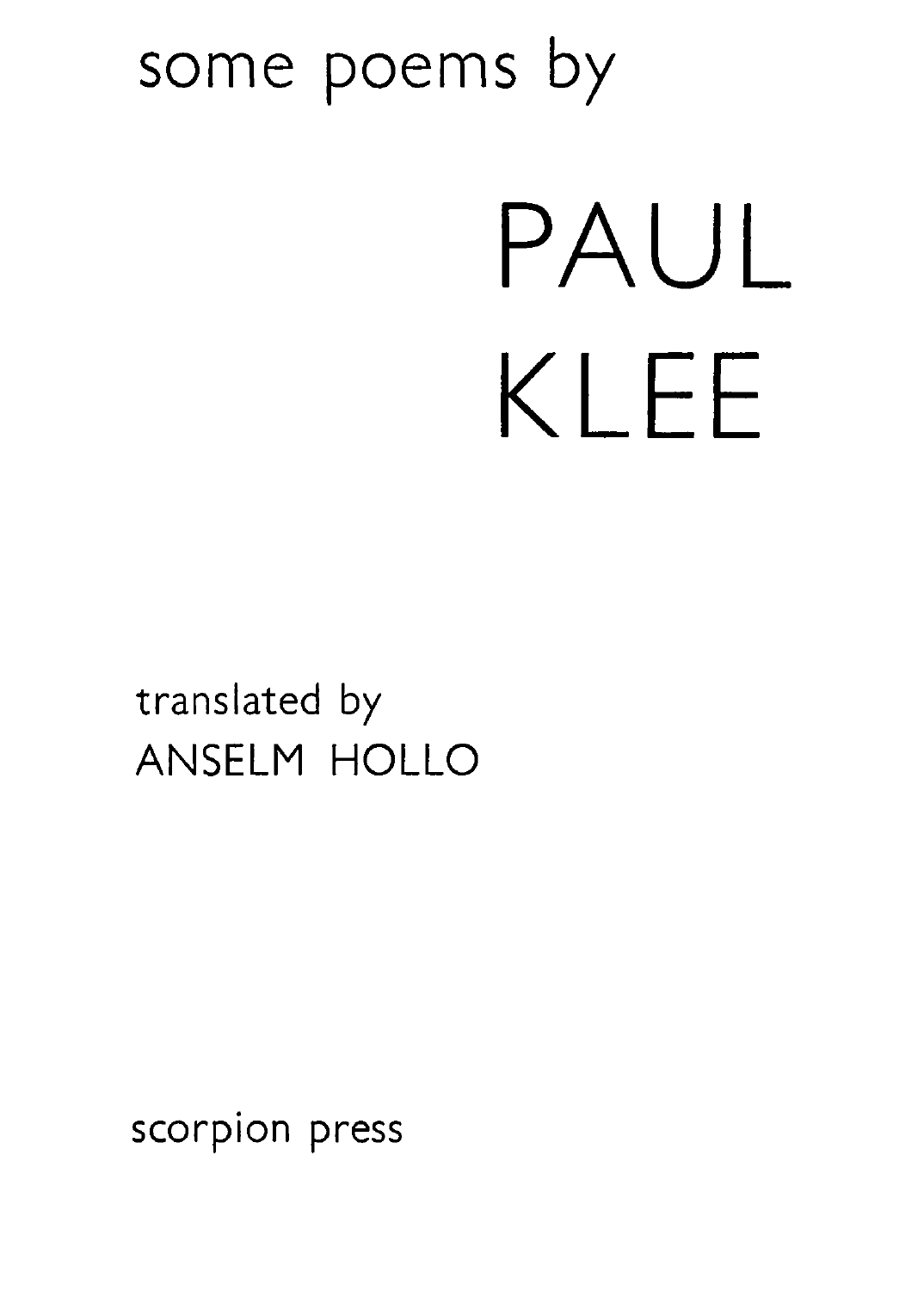First published in November 1962 by Scorpion Press Manor House, Pakefield Street, Lowestoft, Suffolk.

This translation © copyright 1962 Anselm Hollo

The poems selected from :

' PAUL KLEE - Gedichte'

Verlag der Arche, Zurich, 1960

Artaud: 'A PAINTER OF THE MIND' from 'Oeuvres Complètes,' Tome I, Gallimard, Paris, 1956

(John Wieners' poems were published by the Auerhahn Press, U.S.A., Peter Haertling's by Bechtle Verlag, Munich.)

> Printed by Villiers Publications Ltd., Ingestre Road, London, N. W .5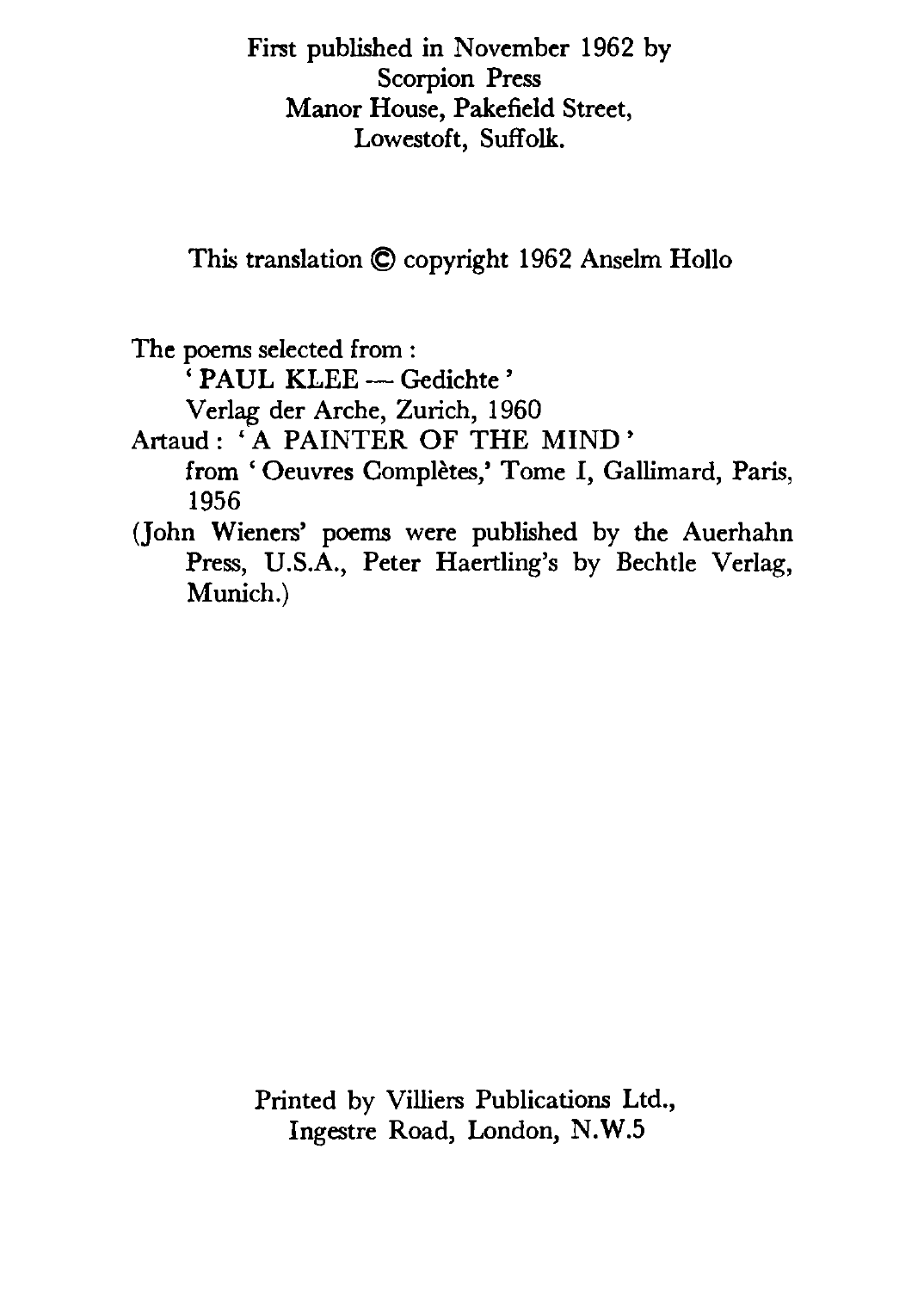#### *ANSELM HOLLO:*  • LOOK AT HIS FACE ' *A Note*

Paul Klee's poems were never published anywhere in his lifetime, 1879-1940, and were in fact only found after his death : part of them in a blue notebook, others dispersed among the jottings in his now-famous ' Diary '.

They are very much of a piece with his art, often humorous or cryptically ironic, sometimes mystical; formally they are well-knit 'vers libre' (or, whatever, &c.), which I have tried to reproduce in my versions by using recurrent rhythmical patterns, often ' sprung ', but generally simple, as are the originals. It could be argued that some of them remain at a stage sometimes defined as ' materia poetica': of which, however, Wallace Stevens said that it is identical with poetry....

Apart from the interest these texts have as commentaries and sidelights on Klee's painting, they have had considerable influence on post-war German poetry; Rainer M. Gerhardt, a very fine poet and critic of the post-45 generation, wrote of them in 1951 : ' I do not know what German poet has written comparable lines during the last fifteen years.'

For an English or American reader, the most fascinating literary aspect of these poems is their foresight and  $mod$ ernity - Imagism before Pound & Co., in 1906: Brecht before Brecht  $(A \& B', 1905)$ , and even the 'illiteralism' of a Beat Saint Peter Orlovsky, in 'Bimbo's Pome' (1932). . . . They should also be corrective to an accusation sometimes levelled at Klee's paintings by casual viewers or champions of the more doctrinaire Surrealists : that of ' Prettiness '. As in Mozart, a mastery of ' line ', a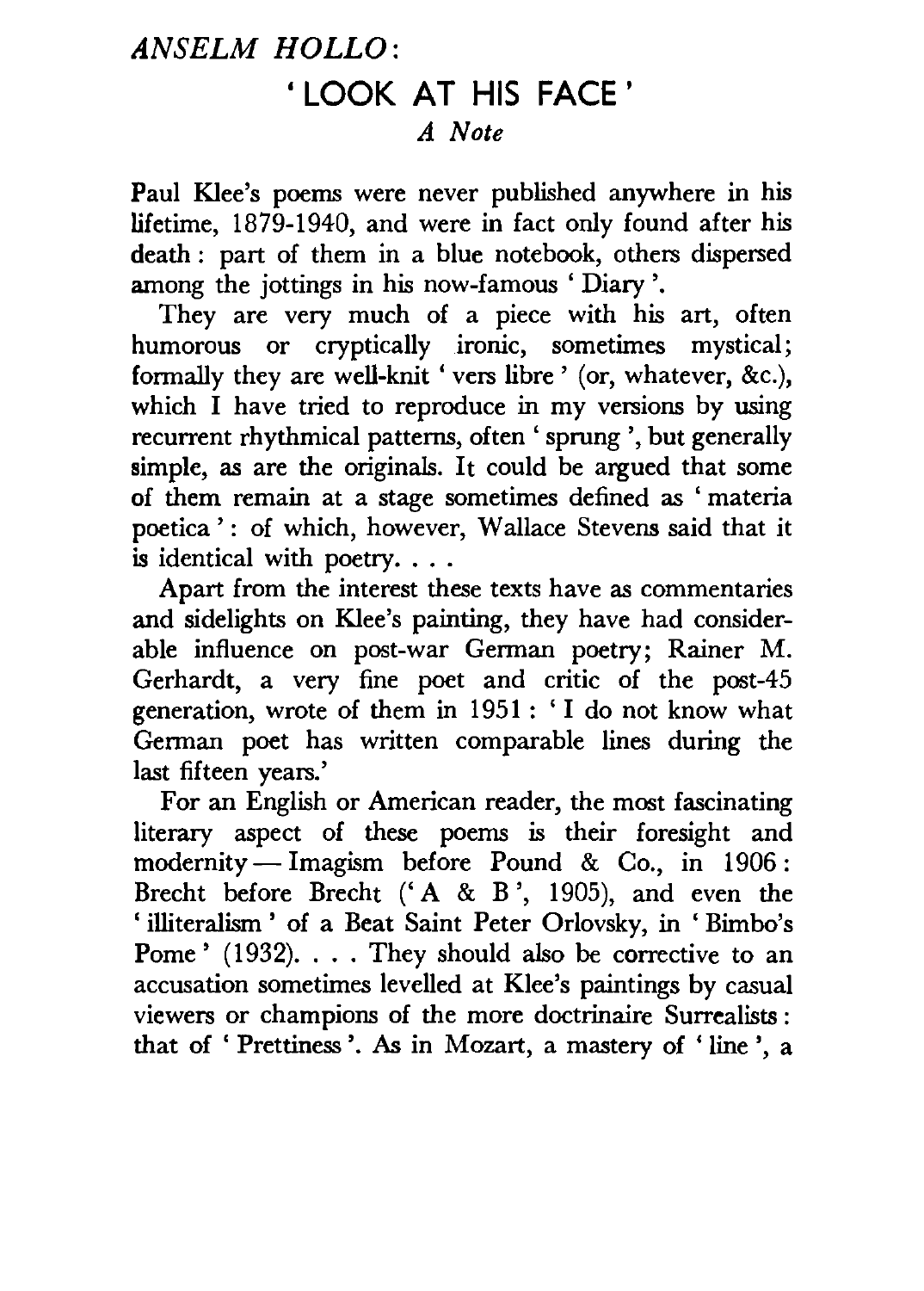love for the modes of dance and play, combine in  $Klee$  -both poet and painter - with a sombre, sceptical, sometimes even bitter vision of life, and intense care for achieving a truthful and effective fusion of these elements.

Before allowing Antonin Artaud, a great contemporary of Klee's, to have his illuminating say on the nature of that vision, I would like to end this note by quoting two word images by young poets, one American, the other Klee's countryman :

> ' Paul Klee scratched for seven years on smoked glass to develop his line, Lavigne says : Look at his face ! he who has spent all night drawing mine.' *-john Wieners,'* A Poem for Painters'

' Paul Klee sits weeping behind the windowpane

he watches the people go by and they all become lines and he sees only the lines

and the lines go by in front of the windowpane ' *-Peter H aertling,* ' Paul Klee '

*London, 25th January, 1962*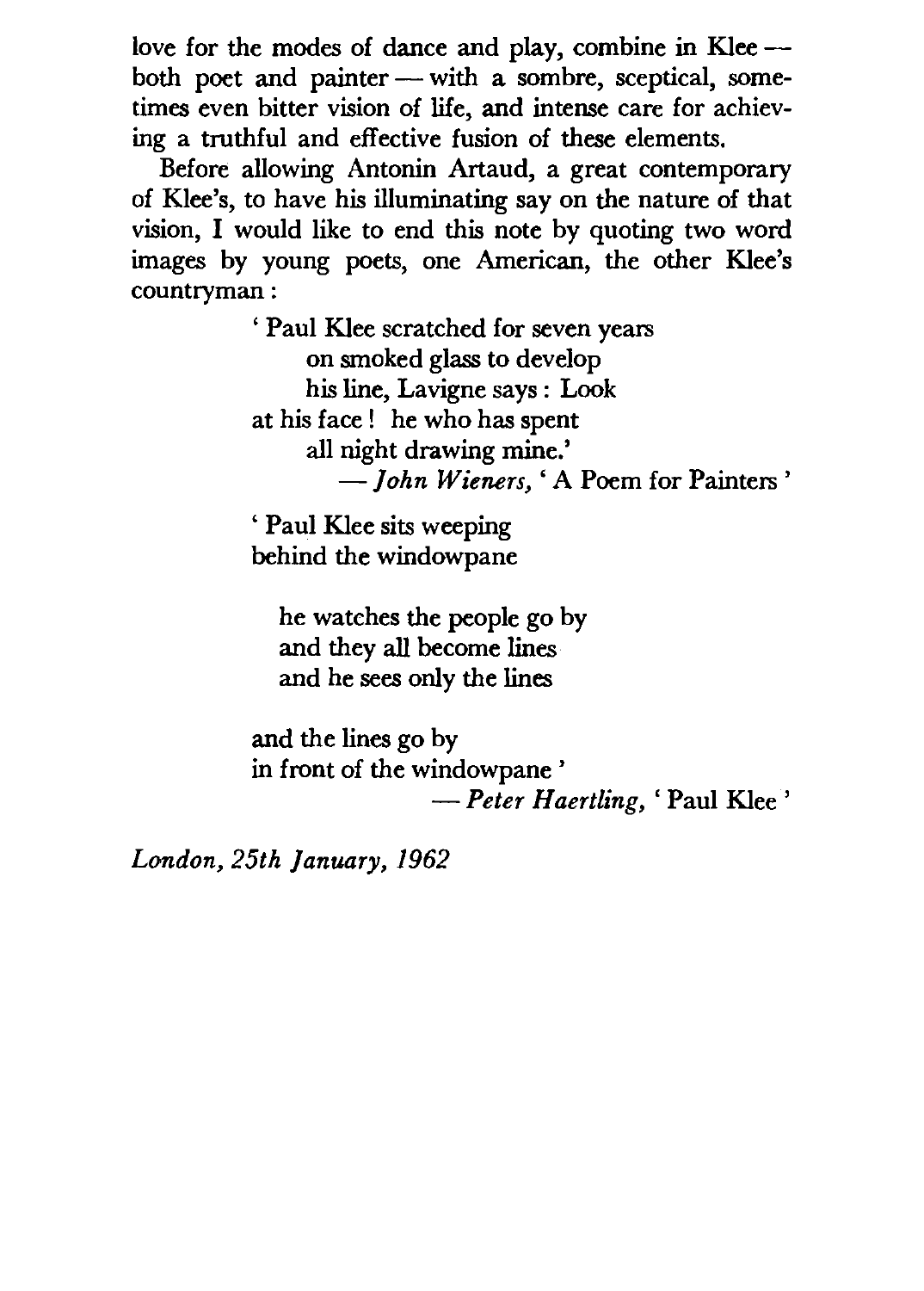#### **CONTENTS**

|                       | page |
|-----------------------|------|
| A Painter of the Mind | 9    |
| The Happy One         | 11   |
| Irrational Speech     | 12   |
| The Two Mountains     | 14   |
| Individuality         | 15   |
| A & B                 | 17   |
| The Rescue            | 18   |
| Dream                 | 19   |
| Dream                 | 21   |
| Poem                  | 23   |
| Poem                  | 24   |
| Poem                  | 25   |
| Poem                  | 26   |
| Dream                 | 28   |
| A Friend              | 29   |
| My Star               | 30   |
| The Wolf Speaks       | 31   |
| Caught                | 32   |
| Bimbo's Pome          | 33   |
| The Cat               | 34   |
| Last Things Last      | 35   |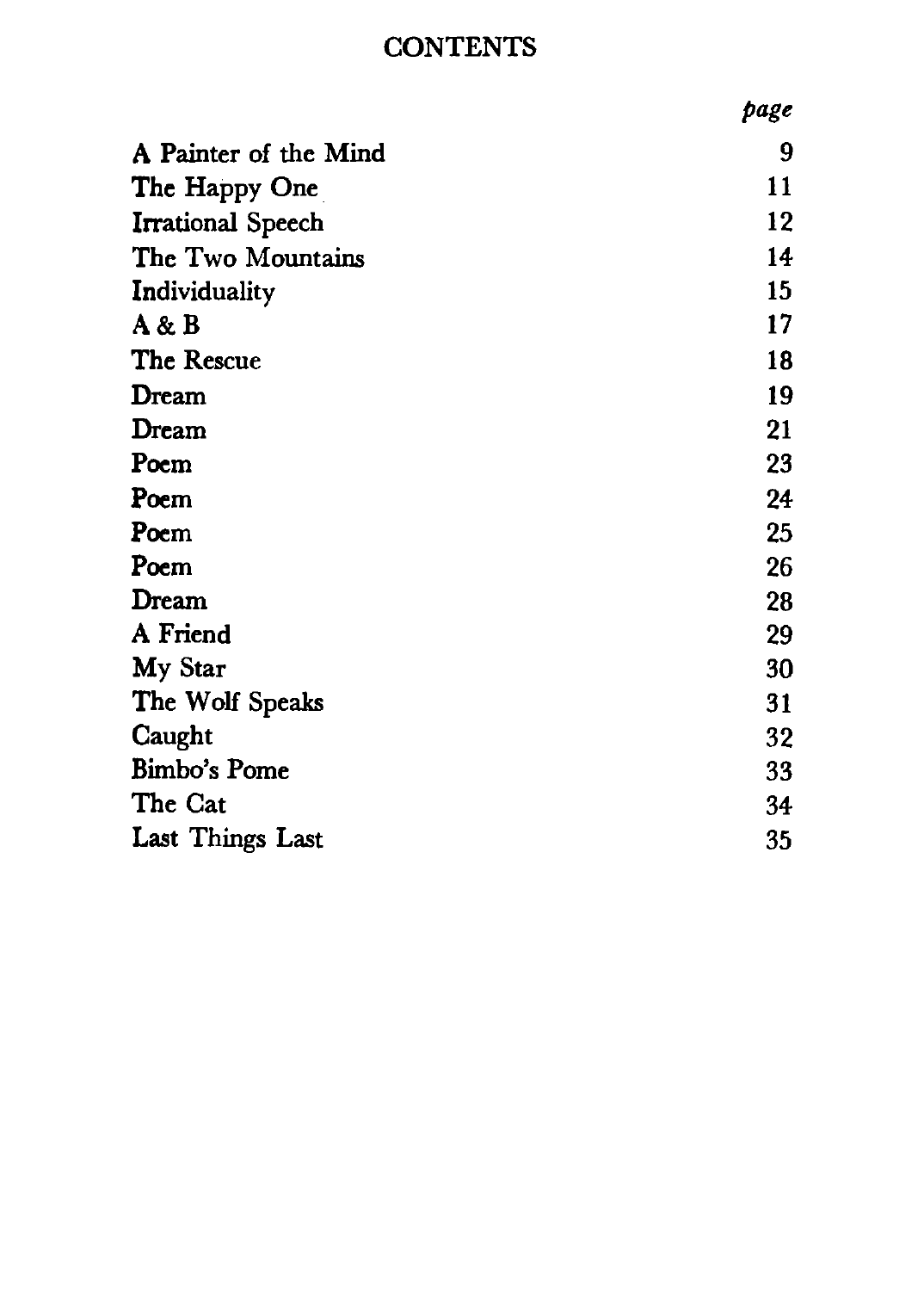#### A PAINTER OF THE MIND

In the embryonic field PAUL KLEE from Germany has produced interesting visions. I love some of his nightmares his mental syntheses conceived like works of architecture (or, his architectural works of a mental character), and certain cosmic syntheses where all the secret objectivity of things has been rendered apparent, more apparent than in the realizations of Georges Grosz (a fellow-countryman). If you compare these two, you will see the profound difference in inspiration. Grosz sifts the world, reconstructs it to his vision. In PAUL KLEE the objects of the world fall into order,  $$ and it seems as if he was only writing down their dictation. An ordering of visions of forms a fixation and stabilization of thoughts inductions, deductions of images with the conclusions to be drawn from these, also an ordering of images a search for the hidden sense an illumination of visions in the mind  $$ such is, to me, his art. The dryness, the tidiness of Grosz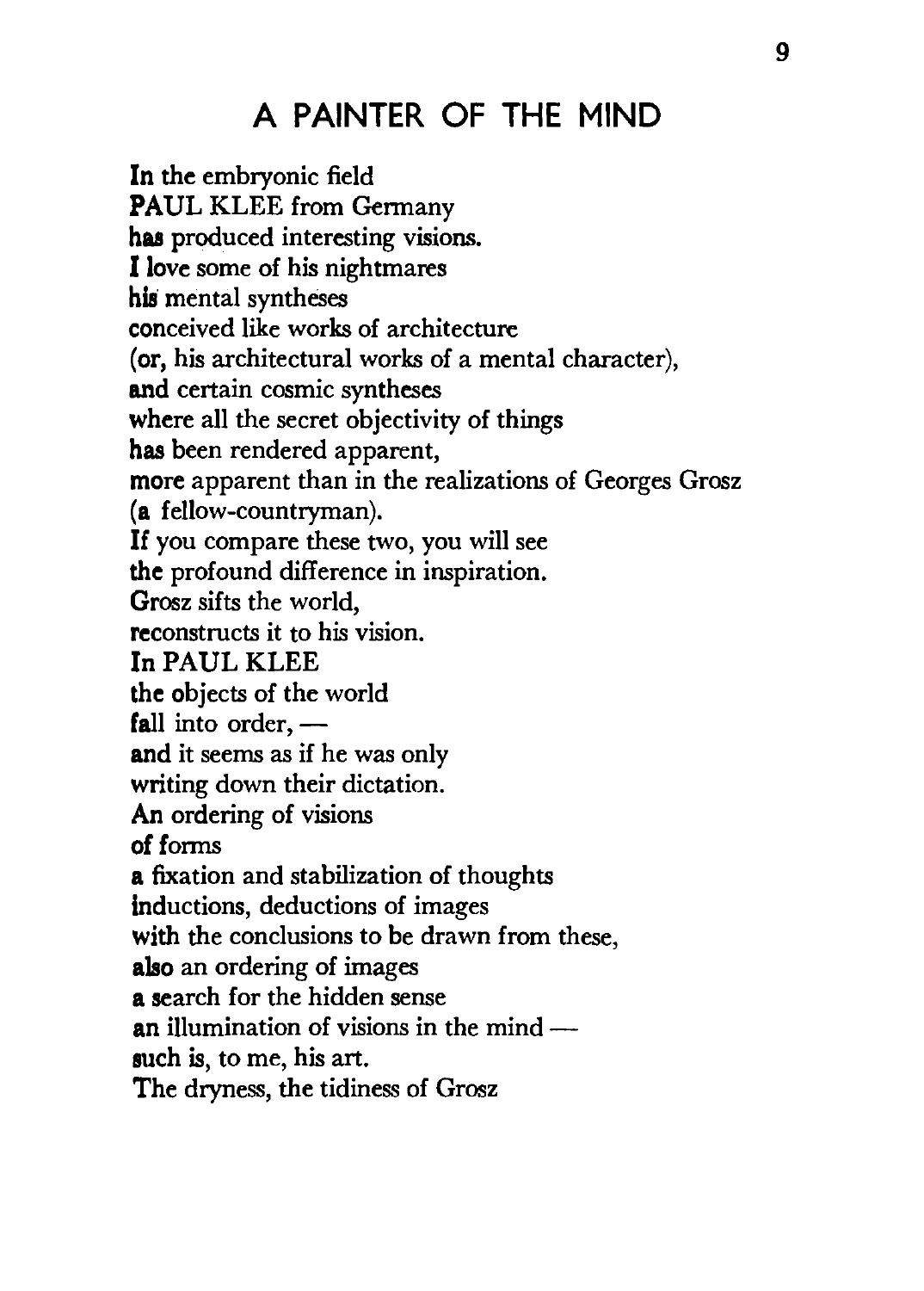crumbles, if seen against Klee and his ordered visions, for they have retained their true visionary aspect their character of things in the mind.

> *Antonin Artaud*  (from ' Bilboquet ')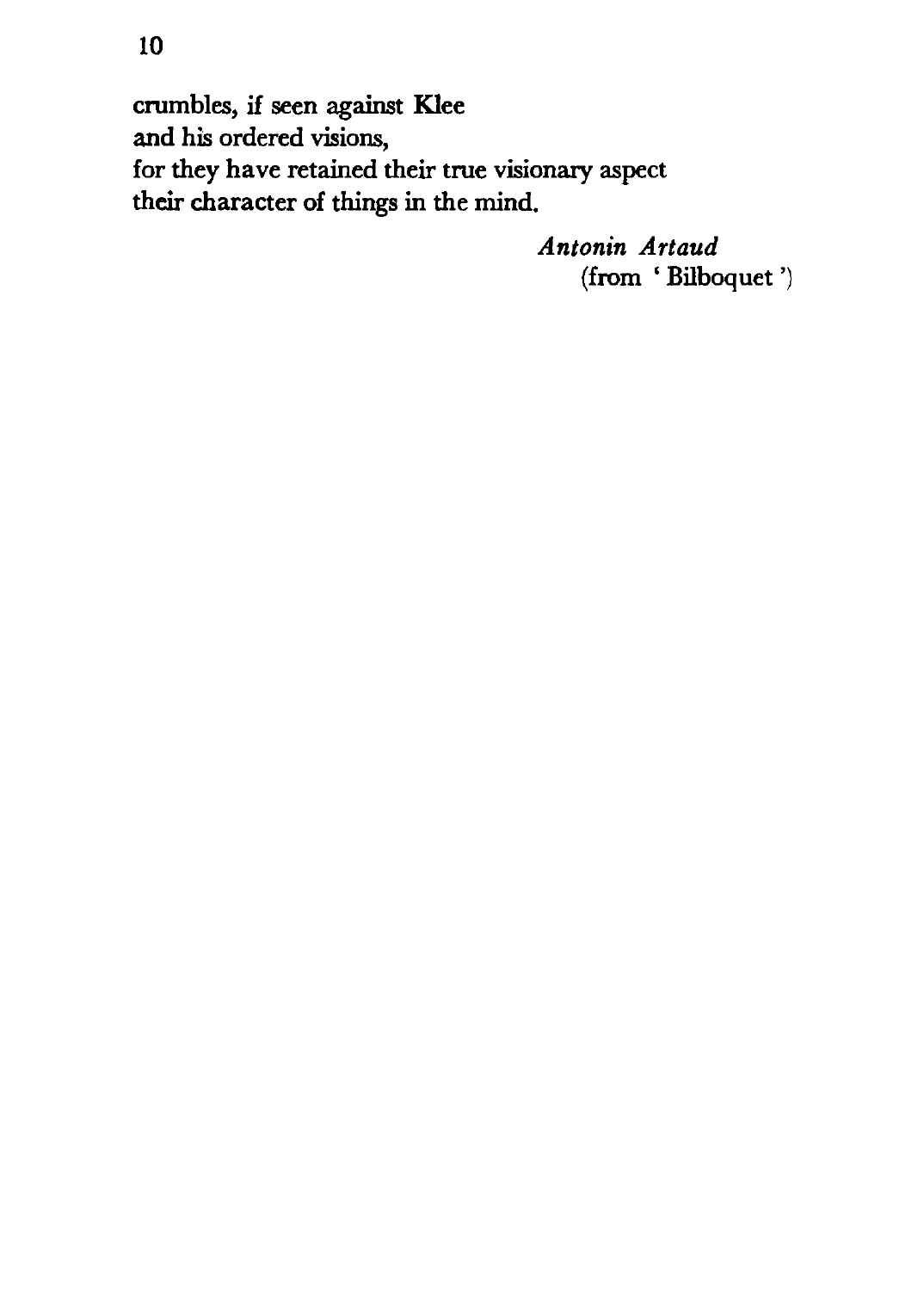#### **THE HAPPY ONE**

The happy one, who is almost an idiot, everything blossoms, bears fruit for him. He stands on his little acre, one hand holding a watering-pot, the other pointing at himself, at the navel of this world.

Verdure and blossom, boughs heavy with fruit bend down, above him.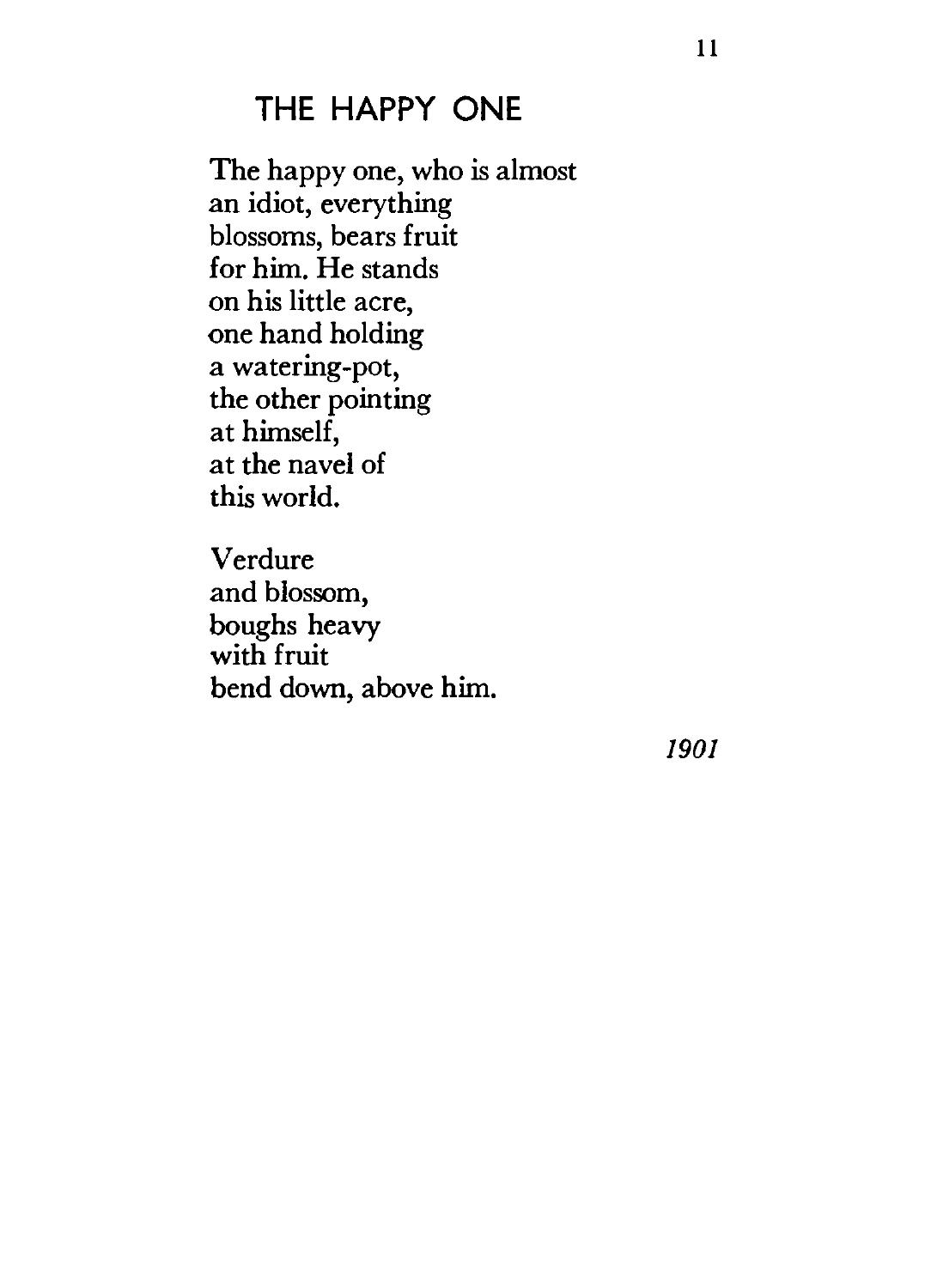#### **IRRATIONAL SPEECH**

#### **1**

A good catch is great consolation.

#### 2

Even this year, infamy stalks me!

#### 3

I must be saved. By succeeding?

#### 4

Has inspiration eyes, or does she walk in her sleep?

#### 5

At times, my hands do fold; but right there, beneath them, my belly goes on digesting, my kidneys filtering their clear juices....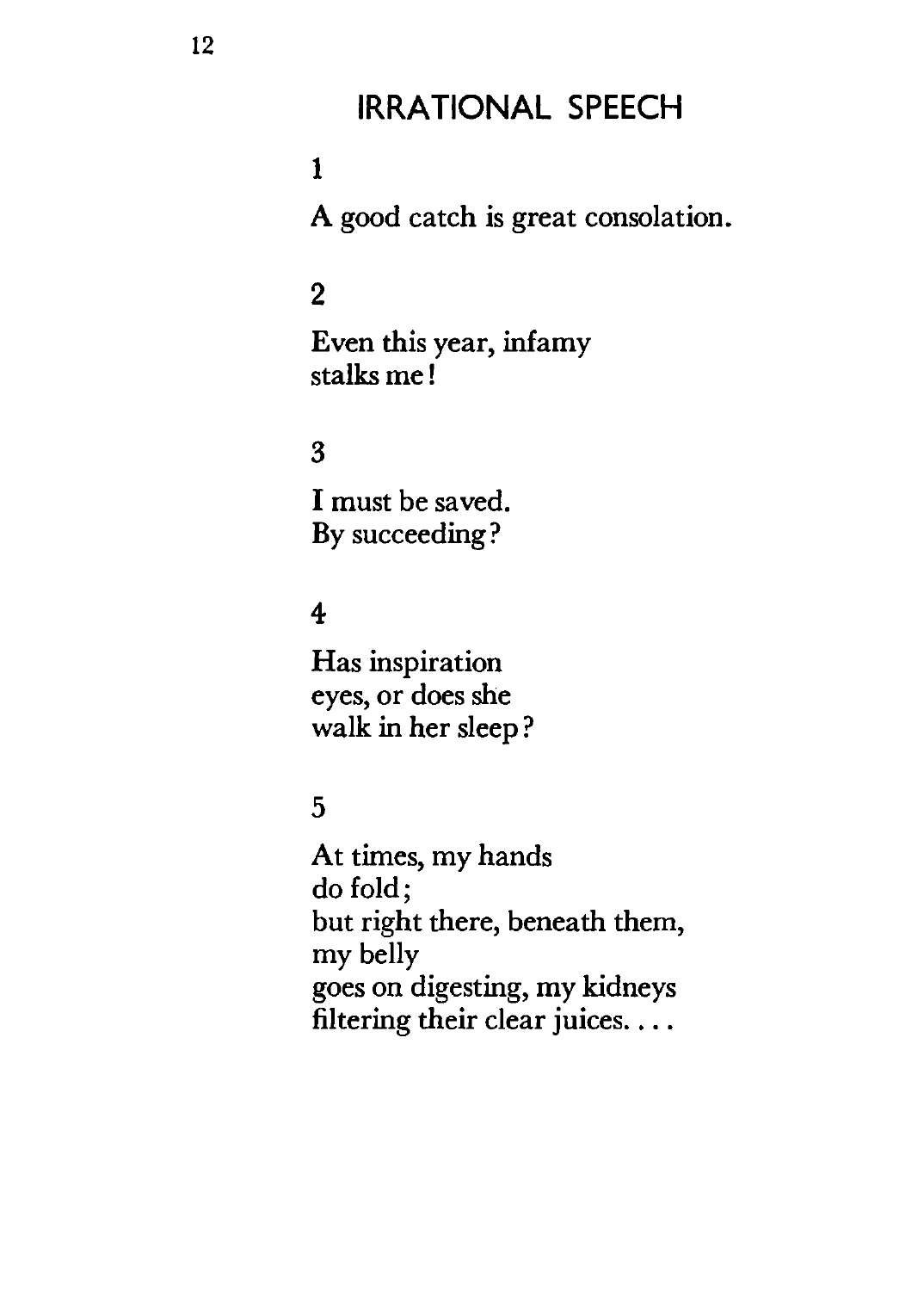#### 6

To love music more than anything, that is unhappiness.

#### 7

Twelve fishes, twelve murders.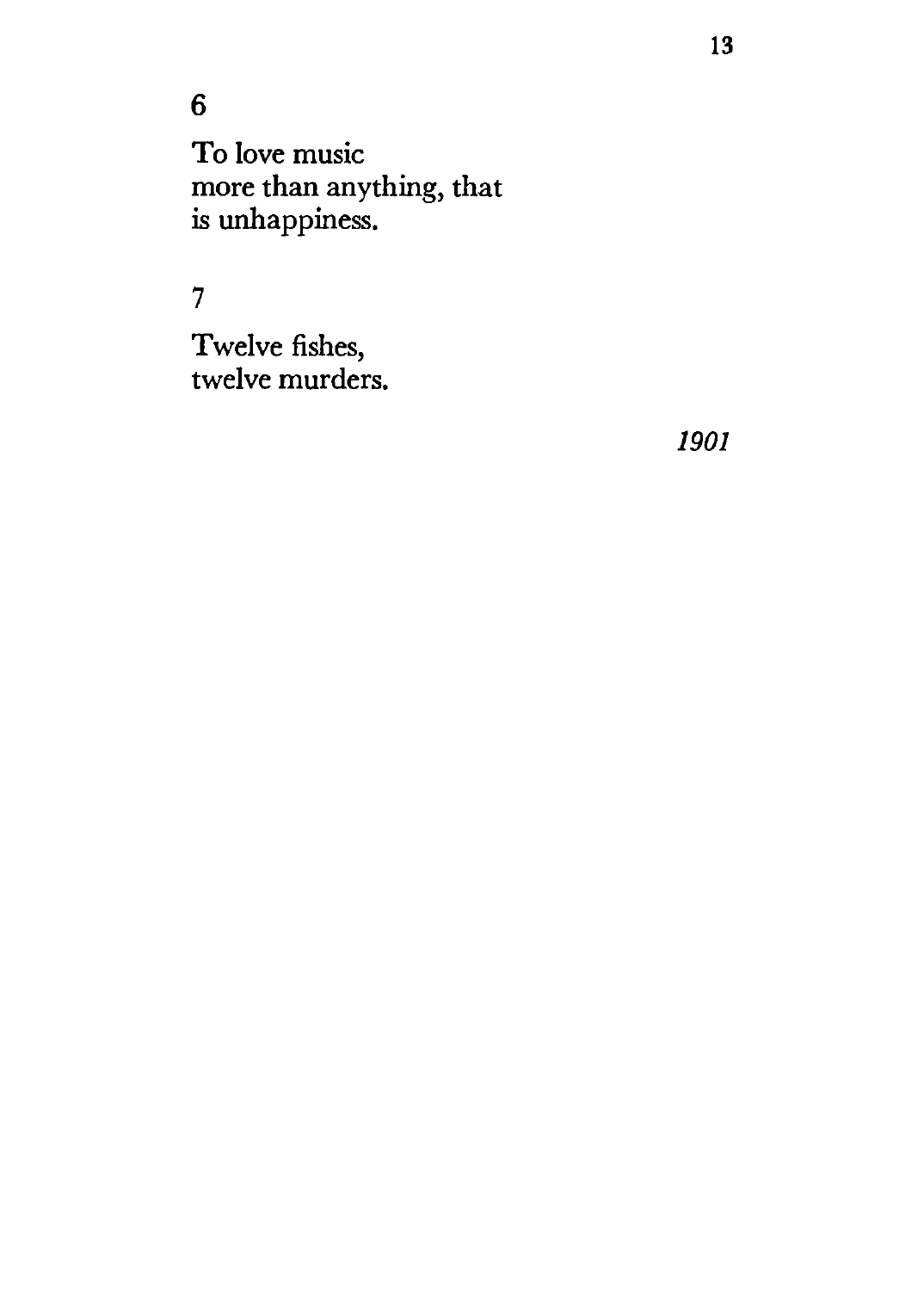#### **THE TWO MOUNTAINS**

A reign of light clarity on two mountains :

the mountain of animals the mountain of gods.

But between them the dusky valley of men.

When sometimes, one of them looks up he is gripped by foreboding by unquenchable longings, he who knows he knows not, longing for them who know not they know not and for them who know that they know.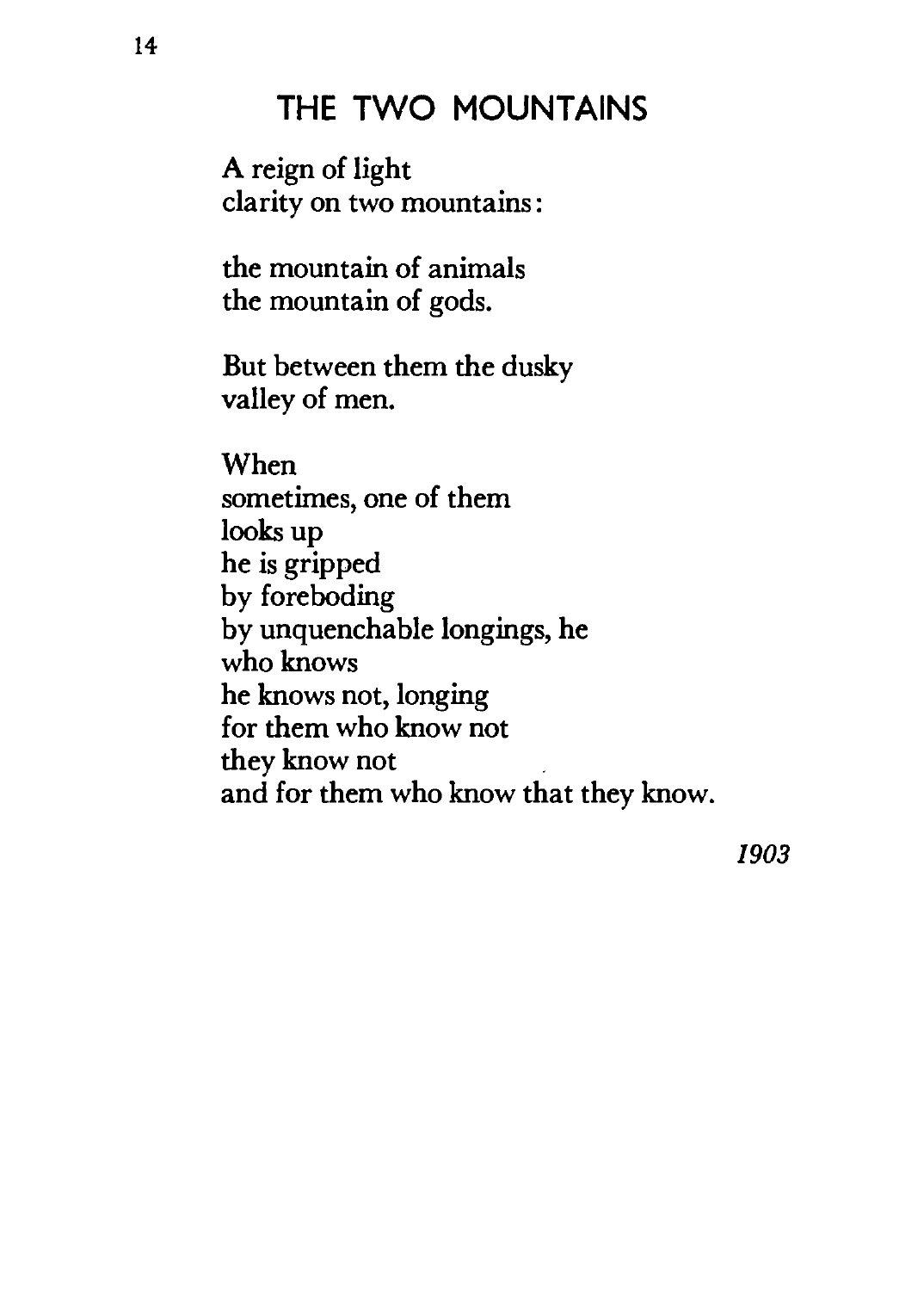#### **INDIVIDUALITY**

Individuality? is not of the substance of elements. It is an organism, indivisibly occupied by elementary objects of a divergent character: if you were to attempt division, these parts would die.

Myself, for instance: an entire dramatic company.

Enter an ancestor, prophetic; enter a hero, brutal a rake, alcoholic, to argue with a learned professor. A lyrical beauty, rolling her eyes heavenward, a case of chronic infatuationenter a heavy father, to take care of that, enter a liberal uncle  $-$  to arbitrate... Aunt Chatterbox gossiping in a comer. Chambermaid Lewdie, giggling.

And I, watching it all, astonishment in my eyes. Poised, in my left hand a sharpened pencil.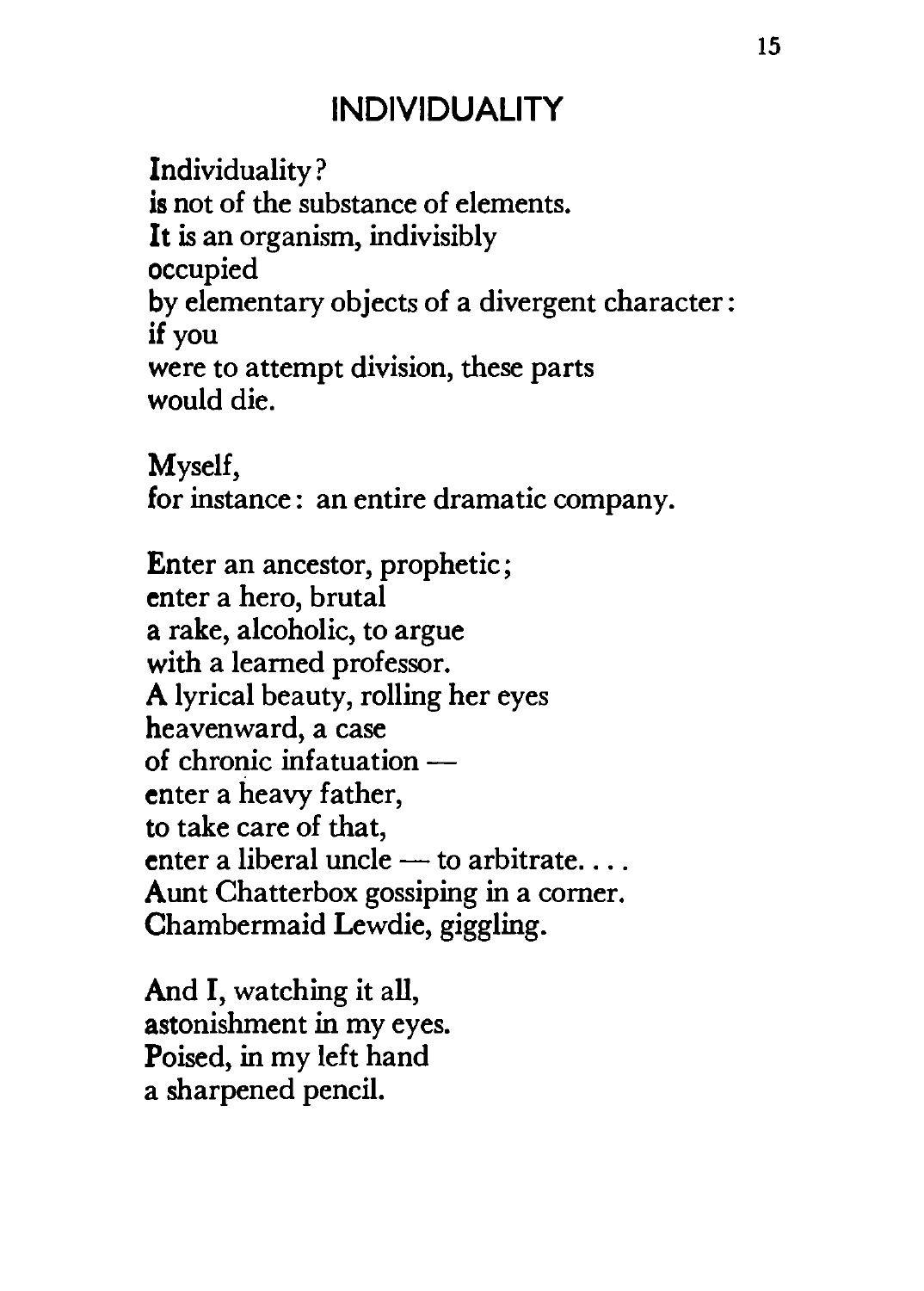A pregnant woman!, a mother is planning her entrance-Shushhh! you don't belong here you are divisible ! She fades.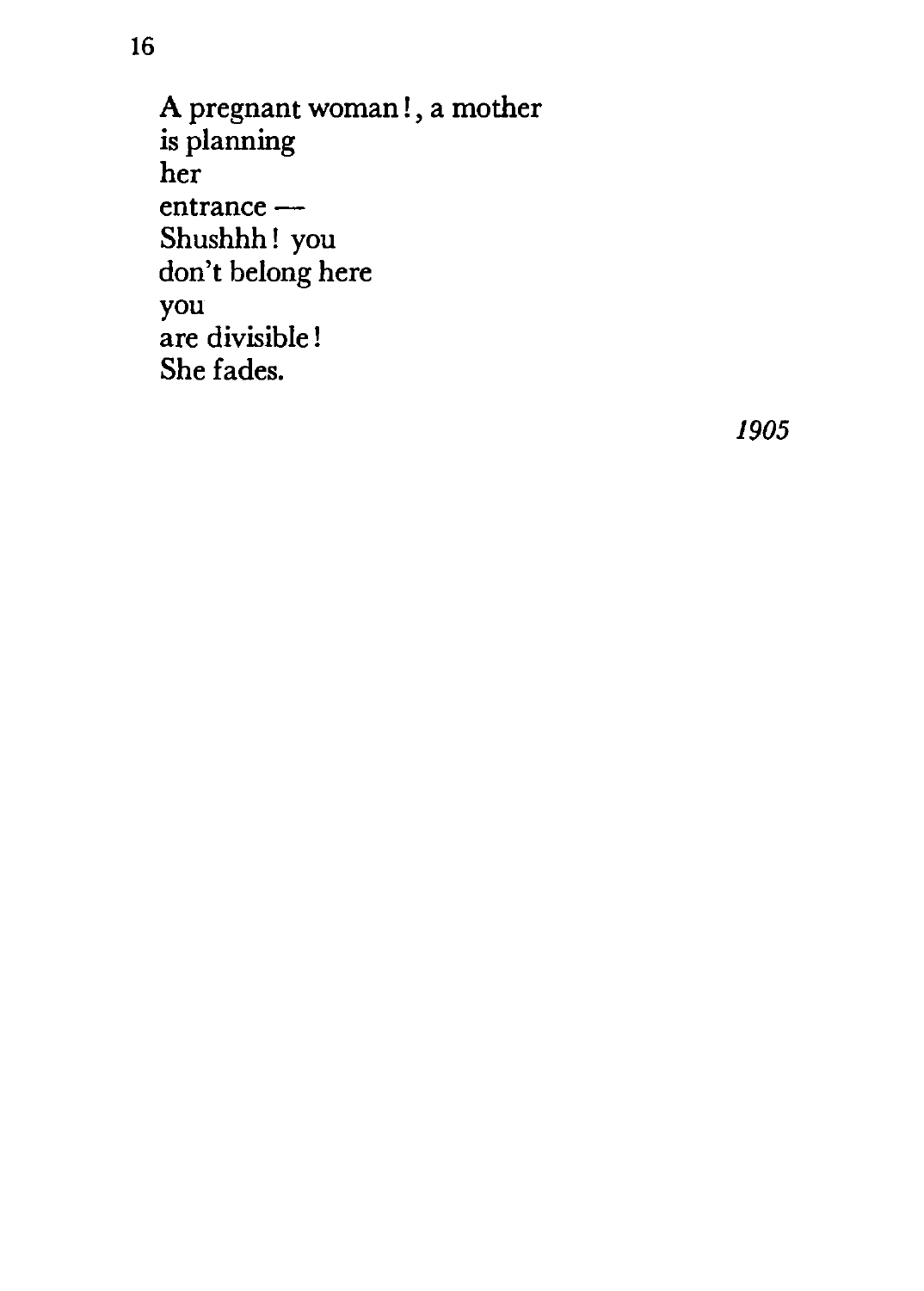A & B have been arguing long, over a bottle of wine, about their diametrically opposed points of view. But as they approach that stage where drink moves the heart

Each one is moved to such fiery speech that B suddenly finds himself drawn to point A, and A, to point B. Faces a-glow they reach out, their hands meet in a bewildered

clasp.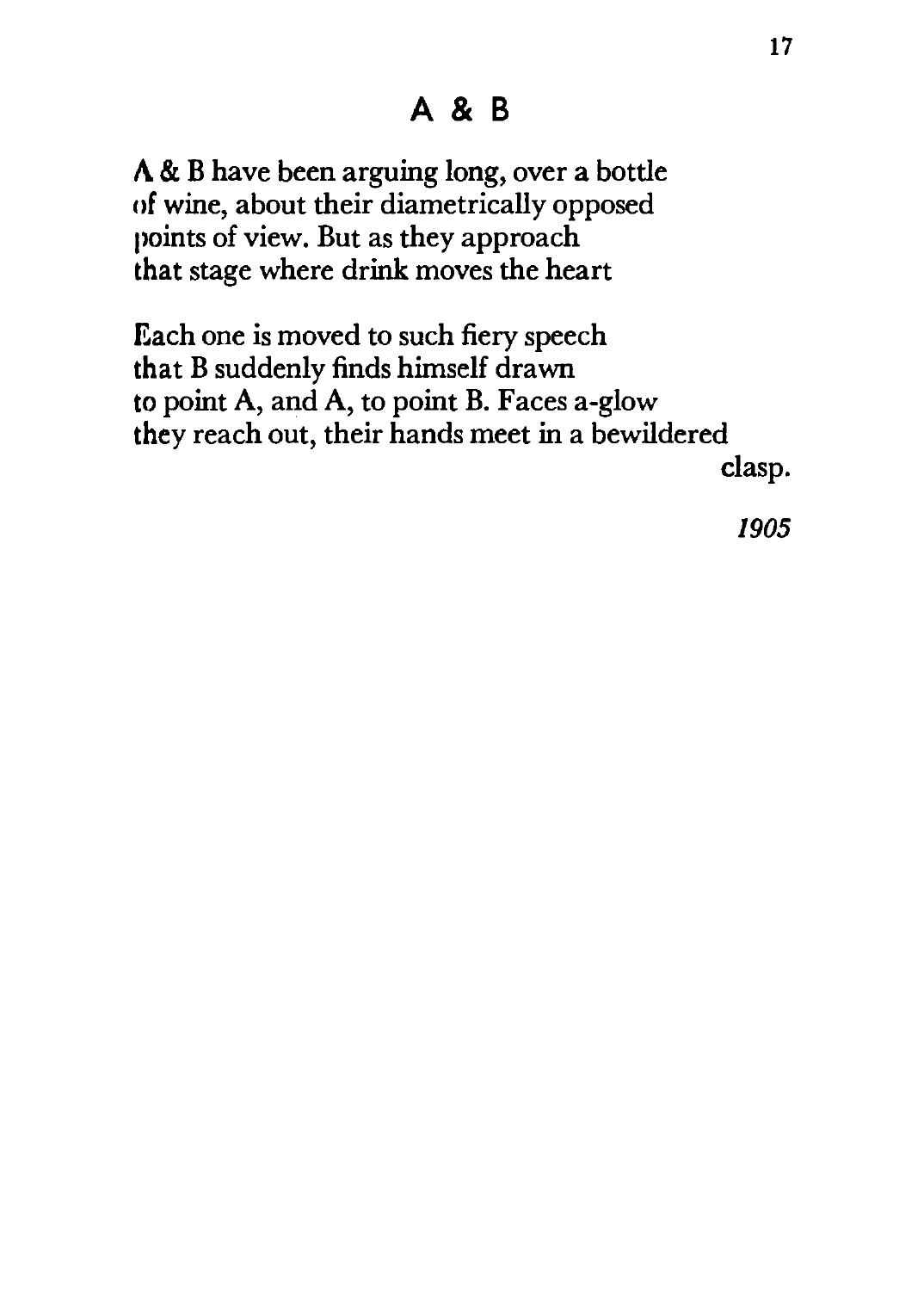#### **THE RESCUE**

Bound for destruction? Perhaps, but then, I have this knack of saving myself, in the nick of time, time and again.

I don't want to be overgrown by anything. Though I would like to have the experience.

I just don't want to. Surely, I must be saved.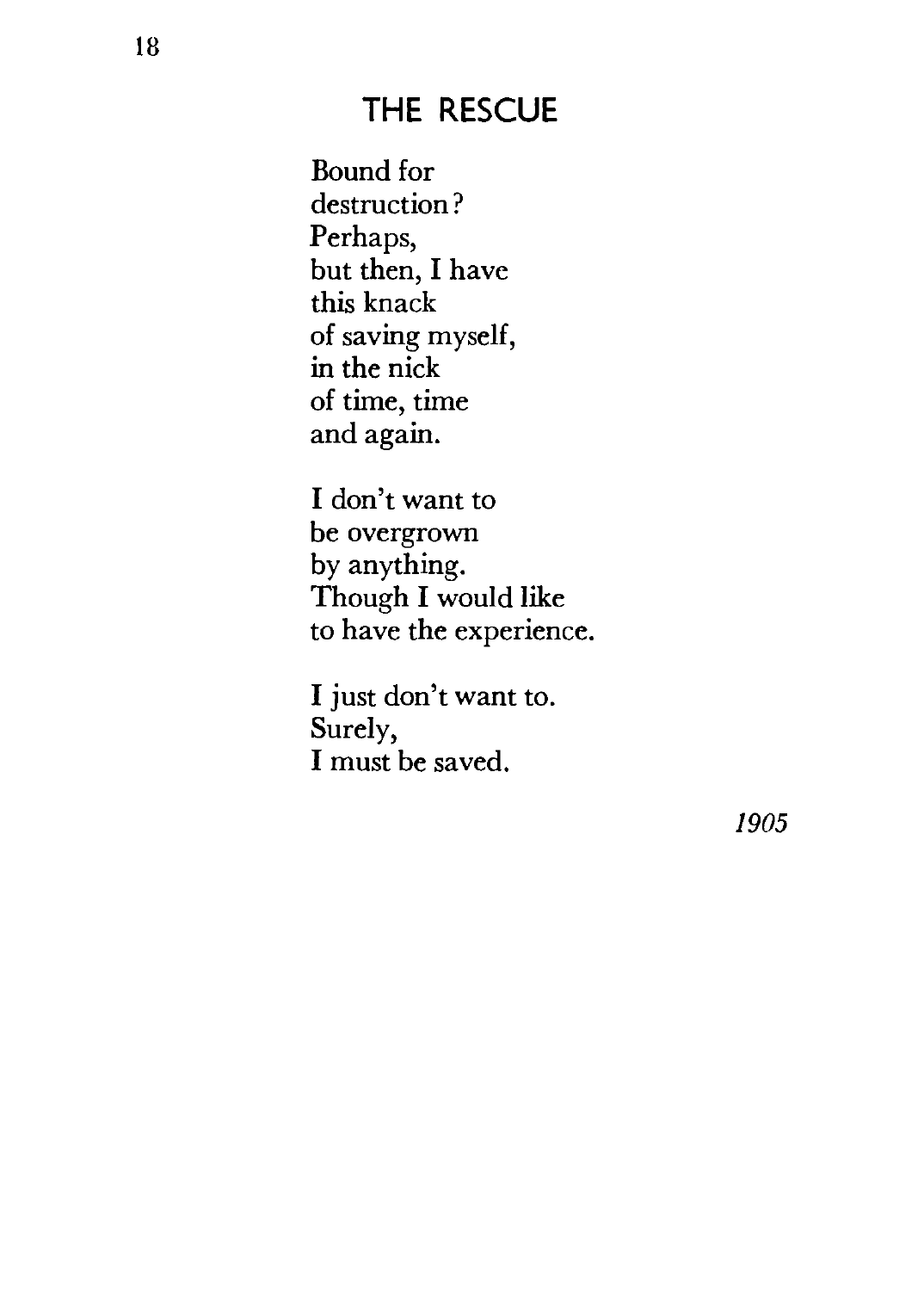#### **DREAM**

I was flying home, where the beginning is. It started with brooding, chewing of knuckles then, a smell or a taste, my tension resolved, completely, dissolved, like a lump of sugar in water -

My heart came into it too, it had always been much too large, now it was swelling, distended, huge. Not a trace of anxiety; it was carried away to a region where lust is lost, forever.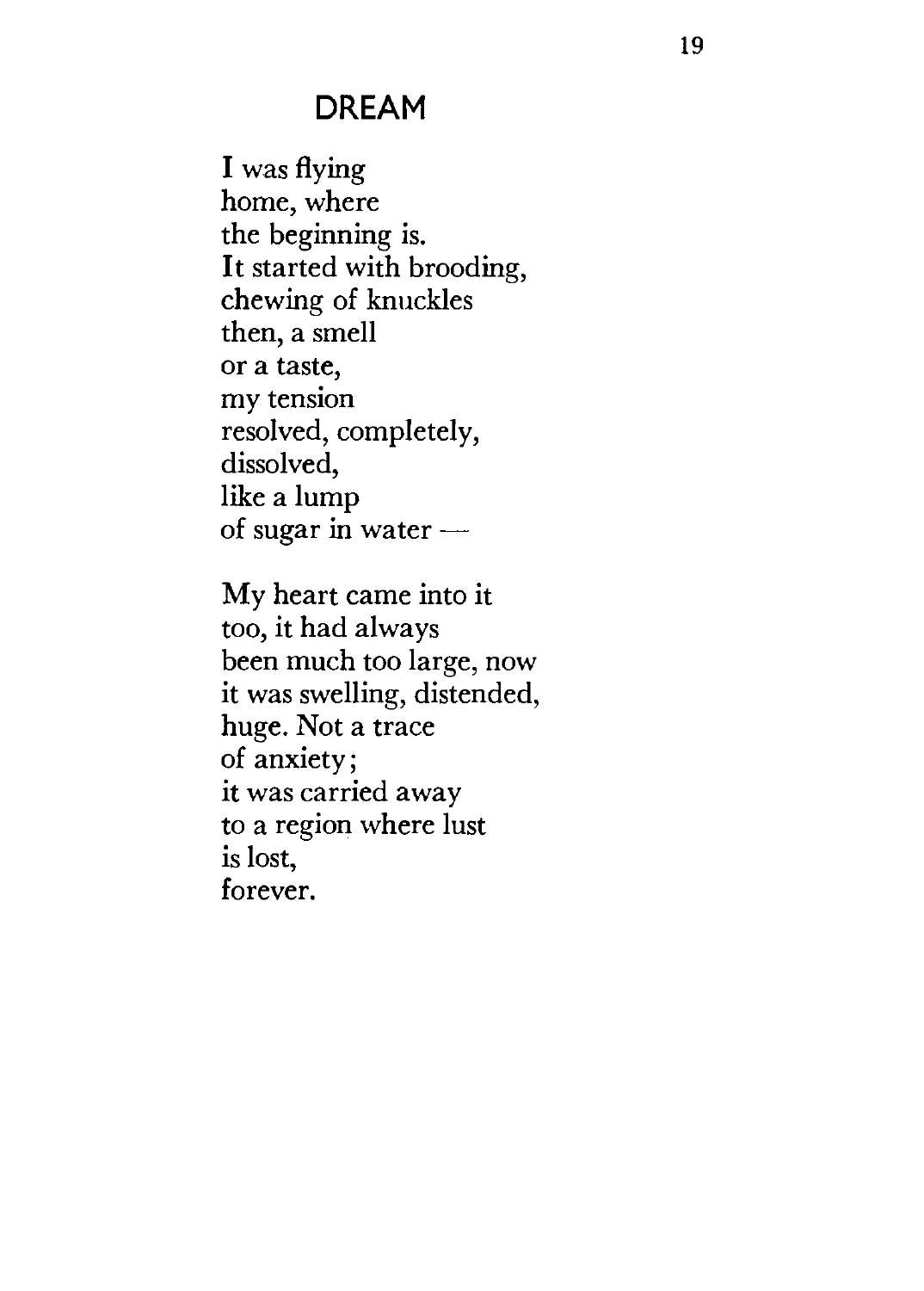If now a delegation would come, festively bowing down<br>in front of the artist - hailing his works in gratitude $$ it would hardly surprise me, for I have been where the beginning is I have seen my goddess Madame Proto-Cell and that means as much as: to be fertile!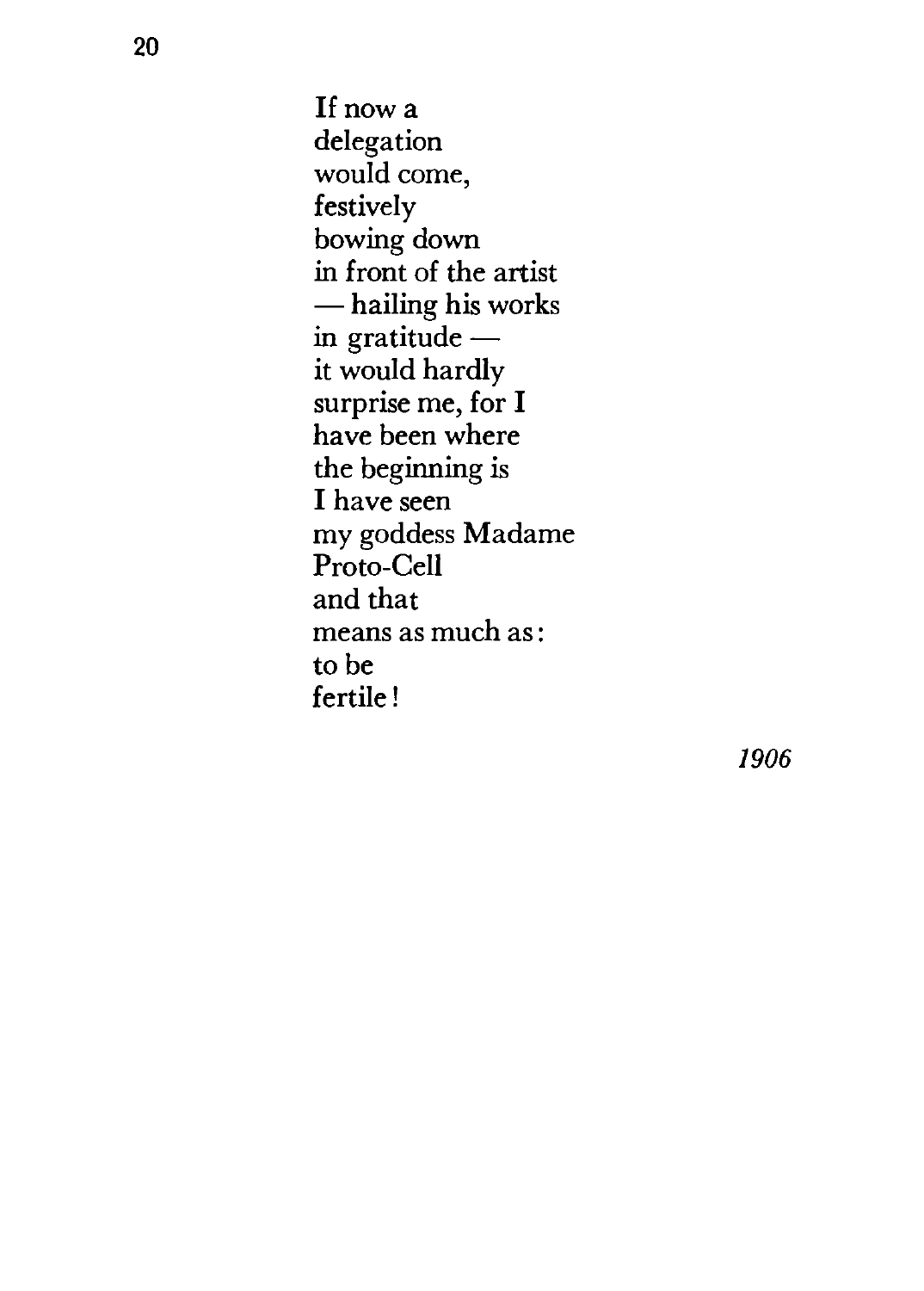#### **DREAM**

To visit a sorcerer in his garden ... there is a bench of crimson rose petals

Take a seat, he says, pray be seated, and I

pretend to be so he himself sits down without batting

an eyelid, my pseudo-posture $-$  downright embarrassing.... Opposite, by a window stands the sorcerer's daughter

I give her a smile, apologetic, but she slams the window! ,

outraged, nevertheless still watching me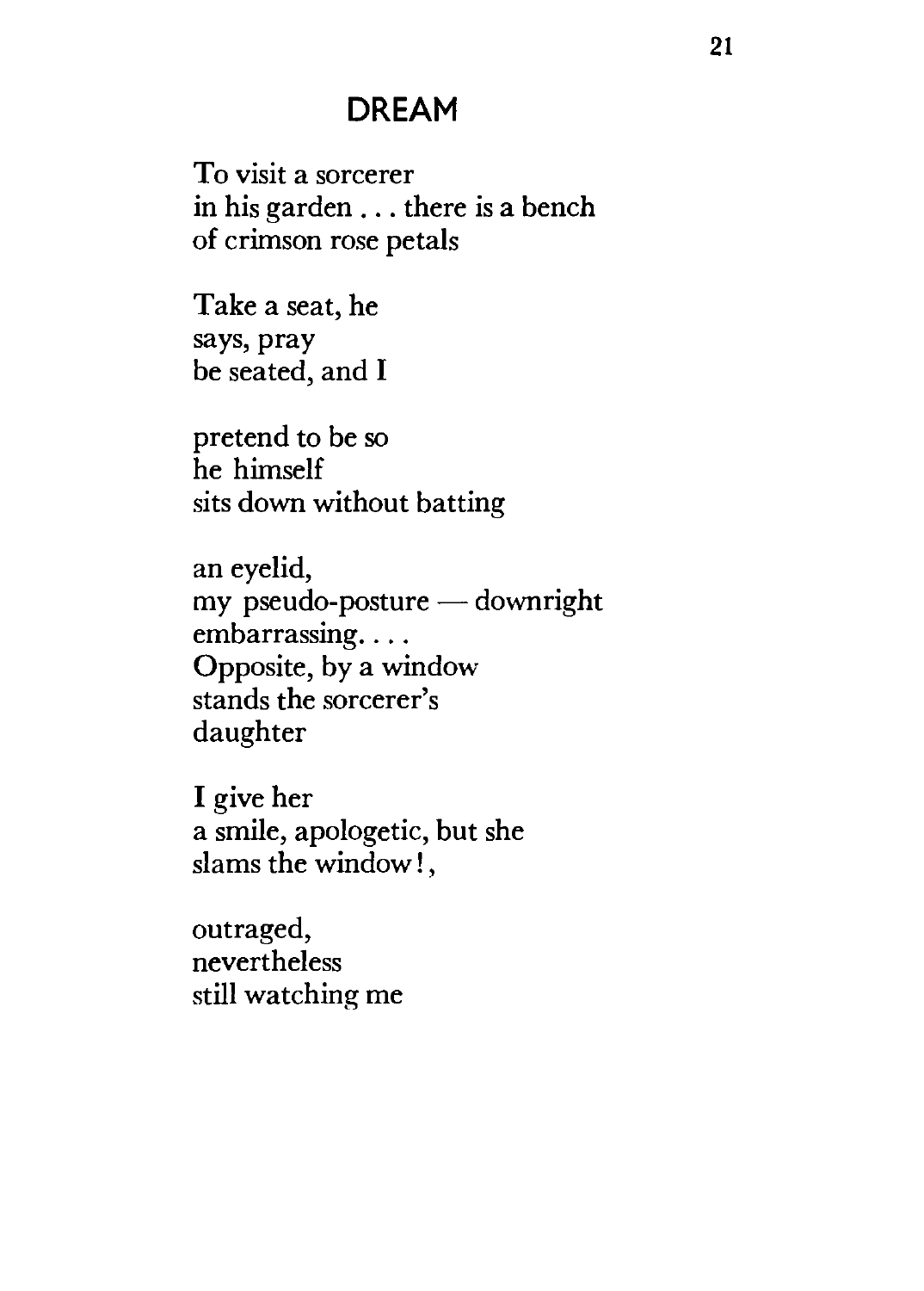and with less inhibition now, behind her curtain.

In dreams moments return that stunned us for moments,

as often as not negligible happenings;

the great events that called for

determination, do not return.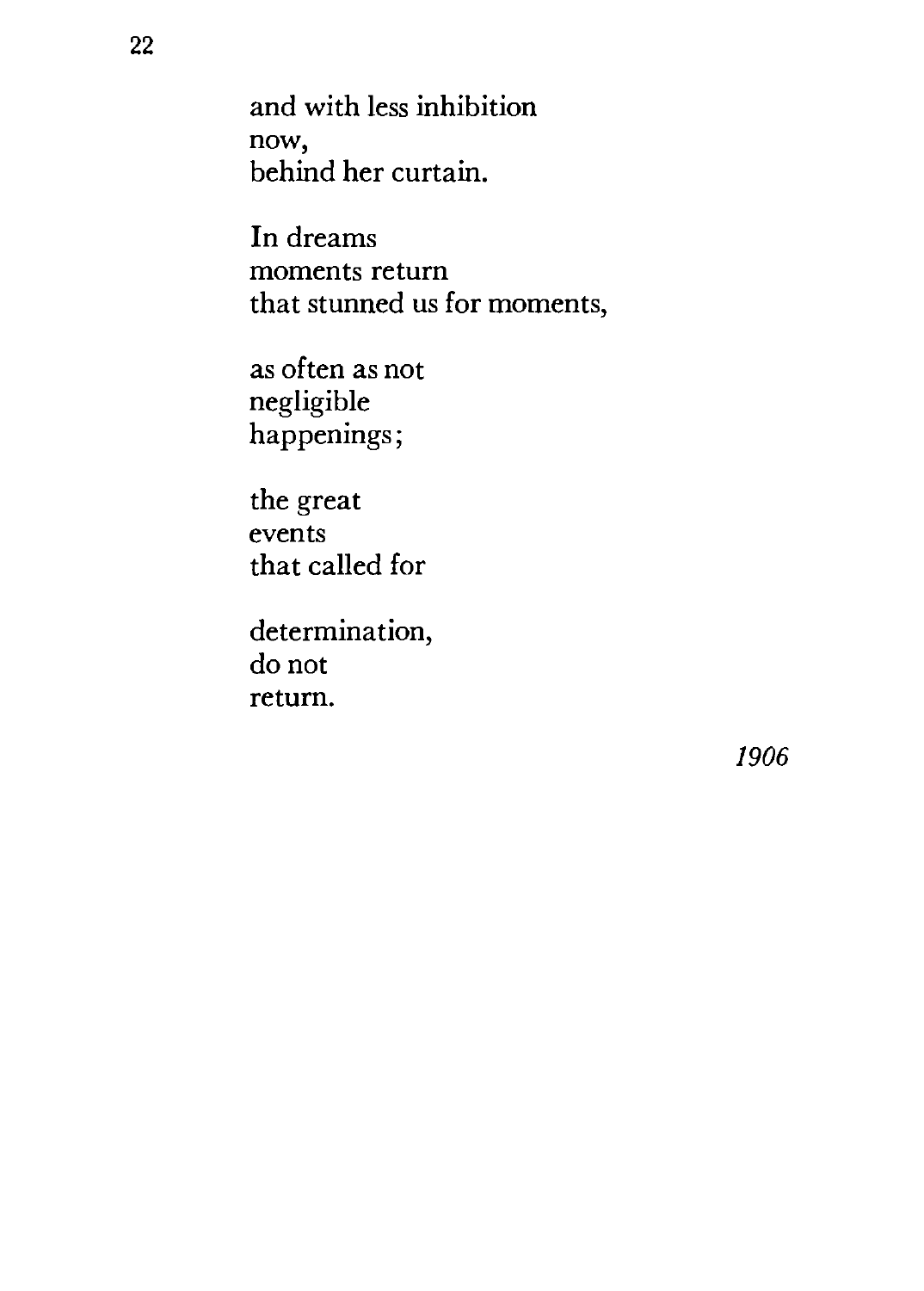Water Waves on the water A boat on the waves On the boat-deck, a woman On the woman, a man.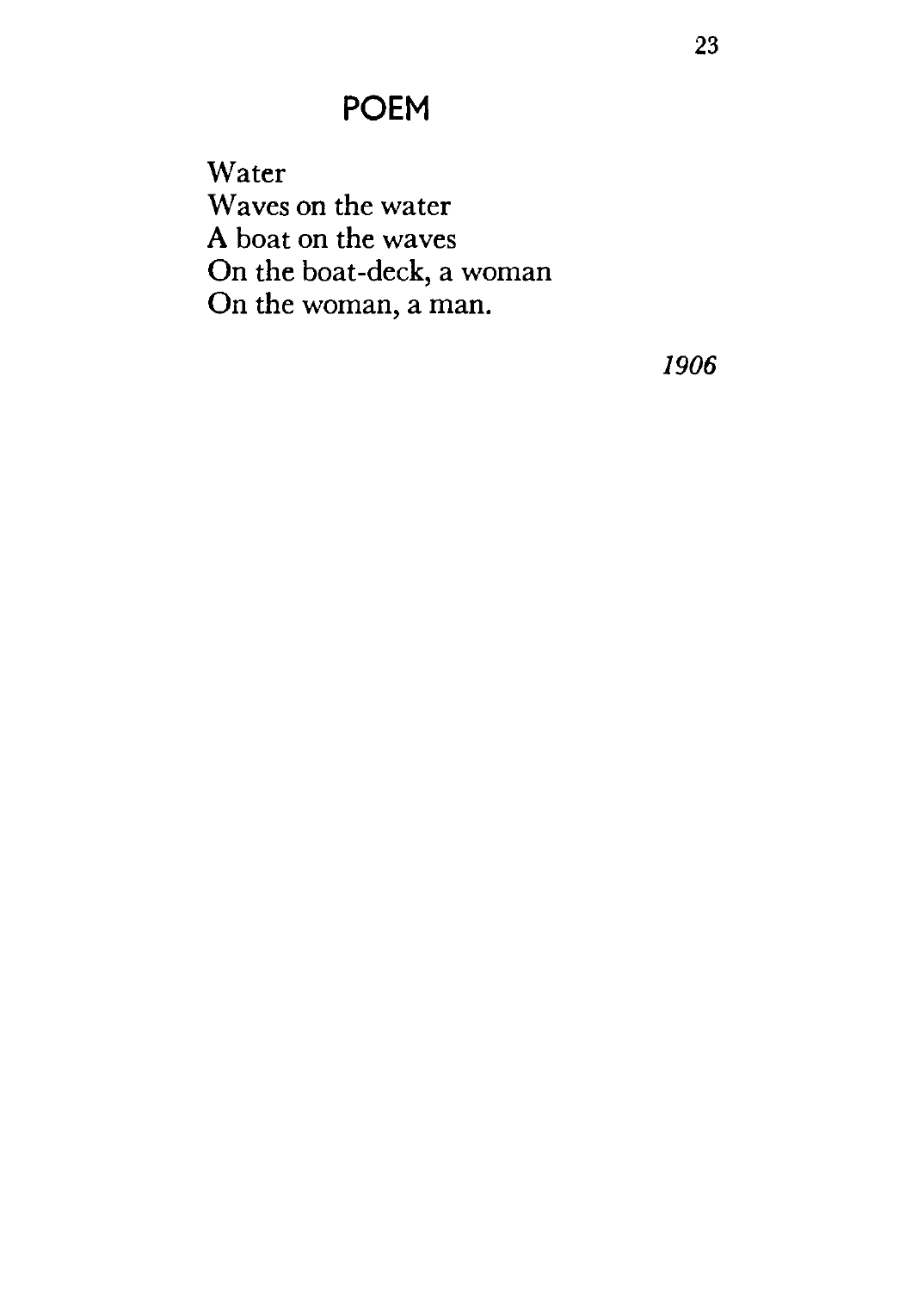Woe is me Weighed down By the hour Returning

Alone In the centre The worm Prowling

Down in the deep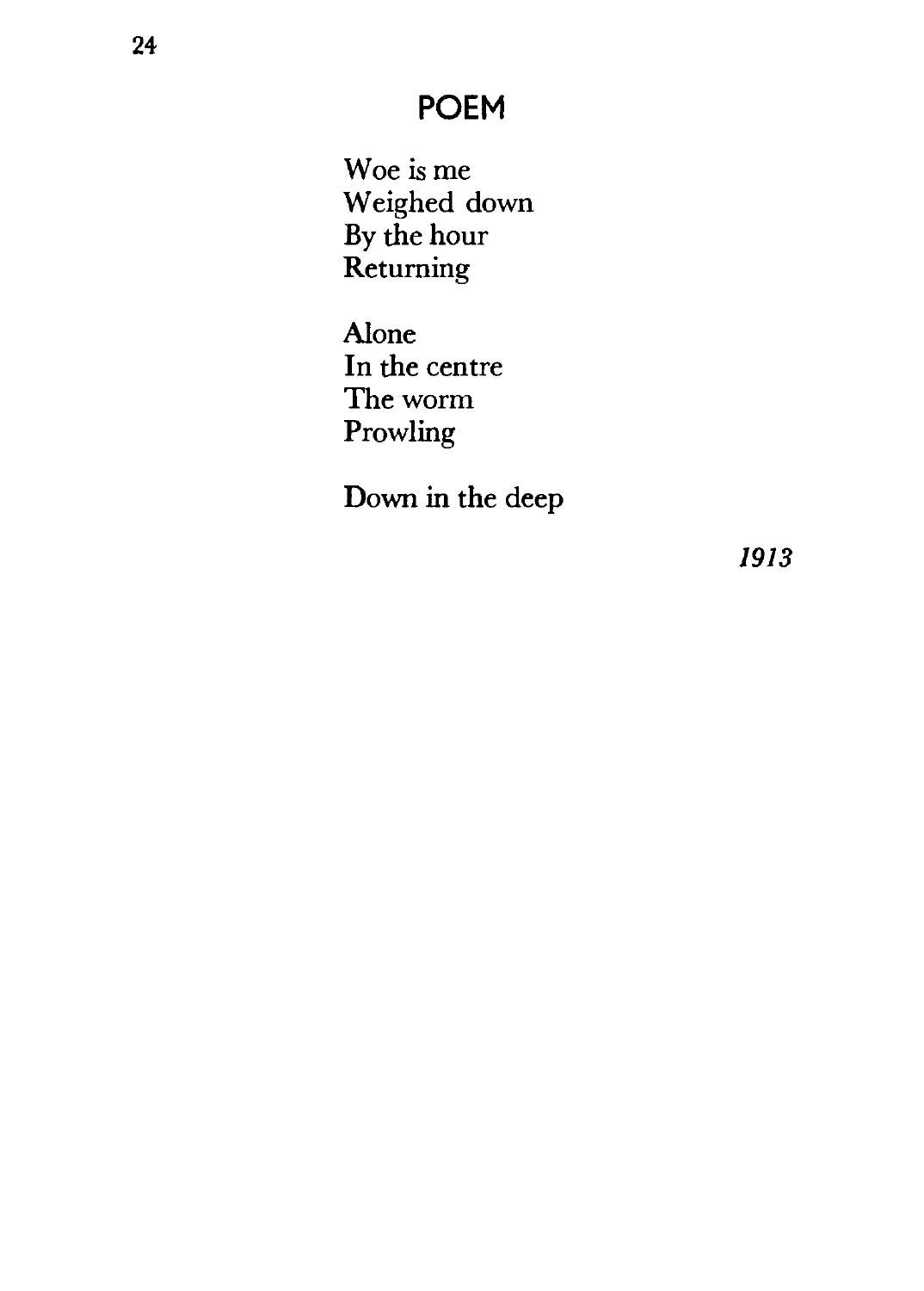I stand in full armour

I am not here

I stand in the depths

I stand far ...

I stand very far ...

I glow with the dead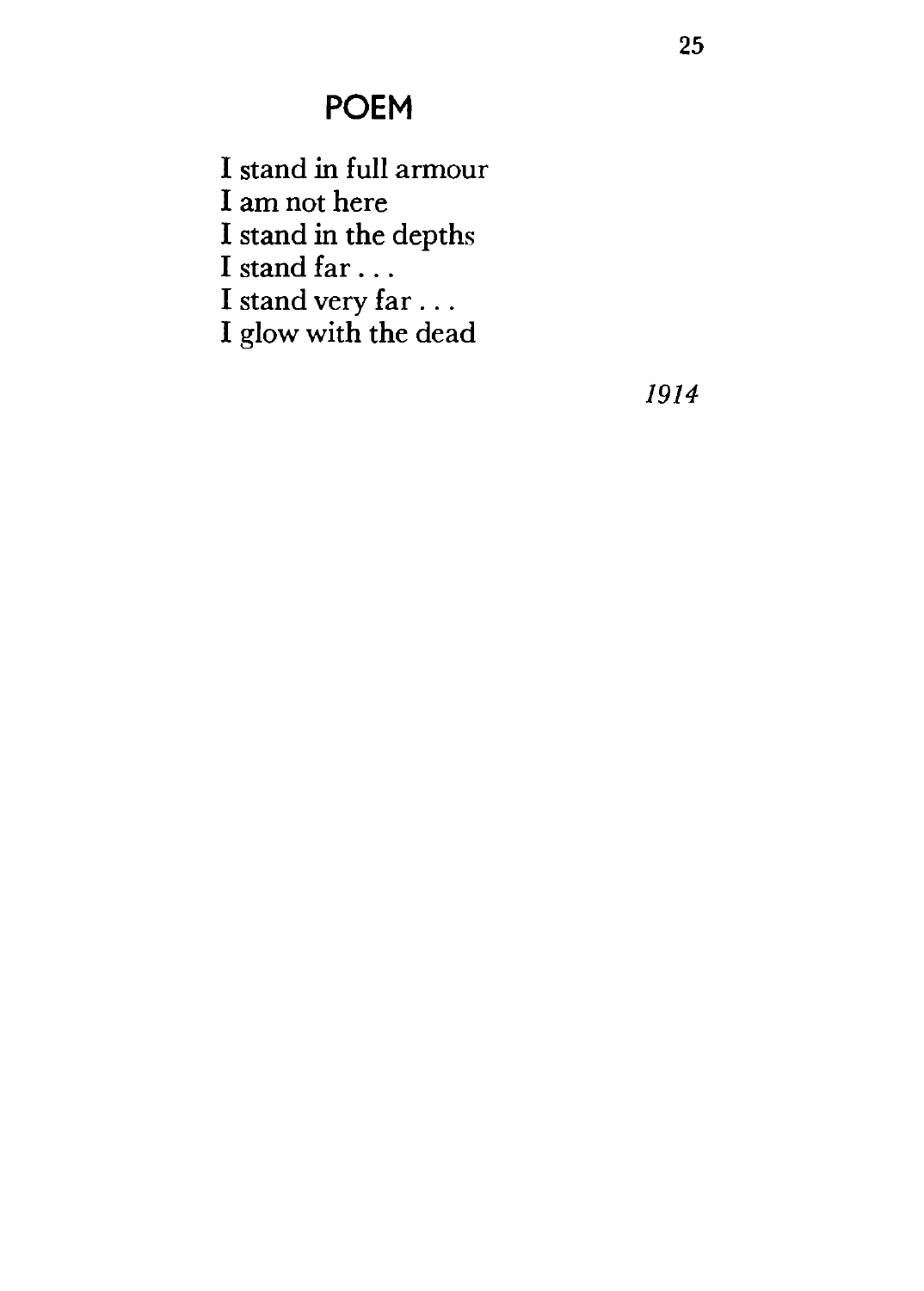The big animals: despondent at table: unsated.

But the small cunning flies scrambling up slopes of bread inherit Buttertown.

There is only one true thing:

 $\bullet$ 

 $\bullet$ 

 $\bullet$ 

in the self a weight, a small stone.

An eye that sees. Another eye that feels.

Man-Animal: Clock of Blood.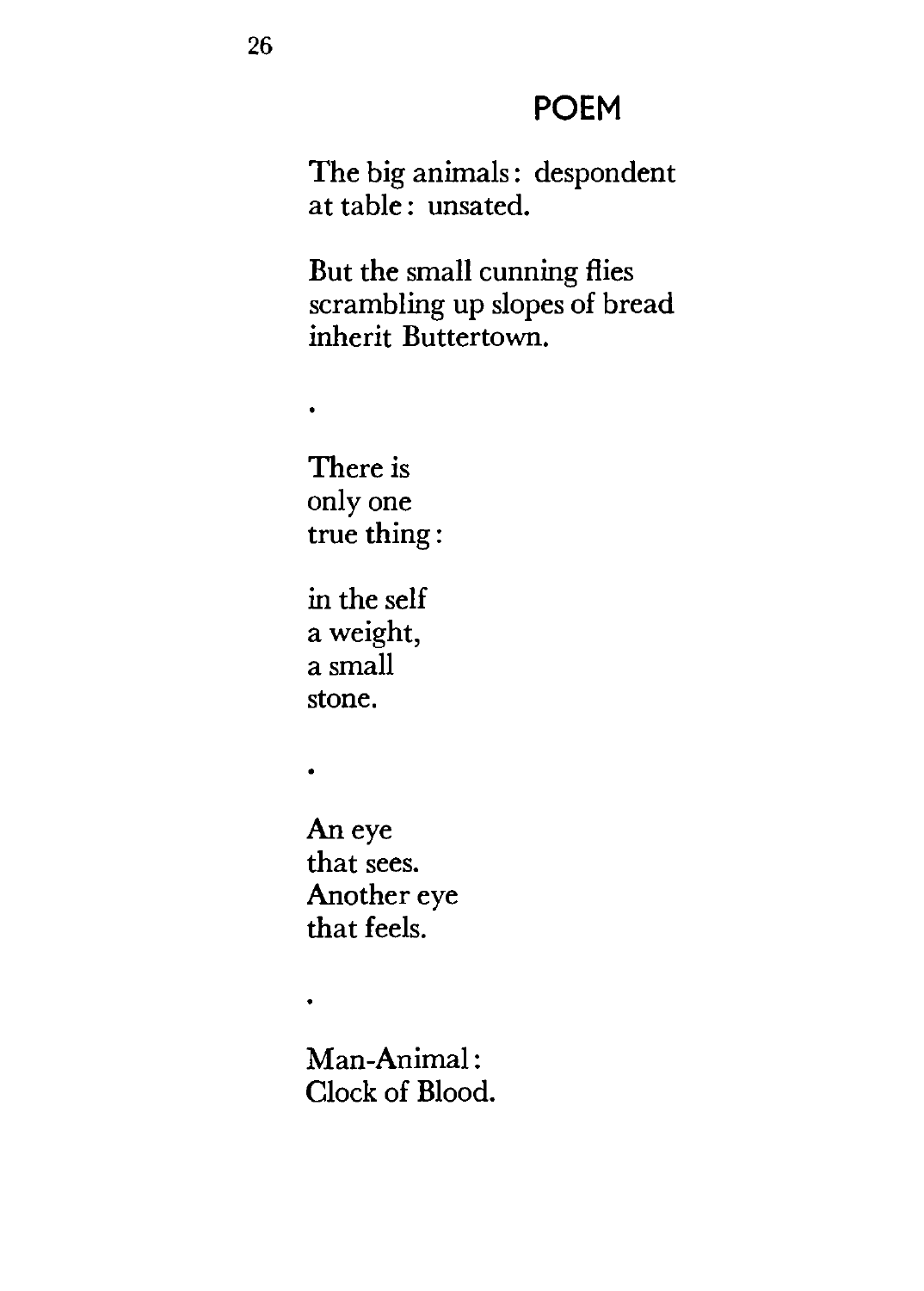The moon in the railway station: one of the many lights in the forest; a drop in the mountain's beard: that it doesn't trickle! that it is not pierced by the cactus thorn! that you do not sneeze, and burst this bladder !

 $\bullet$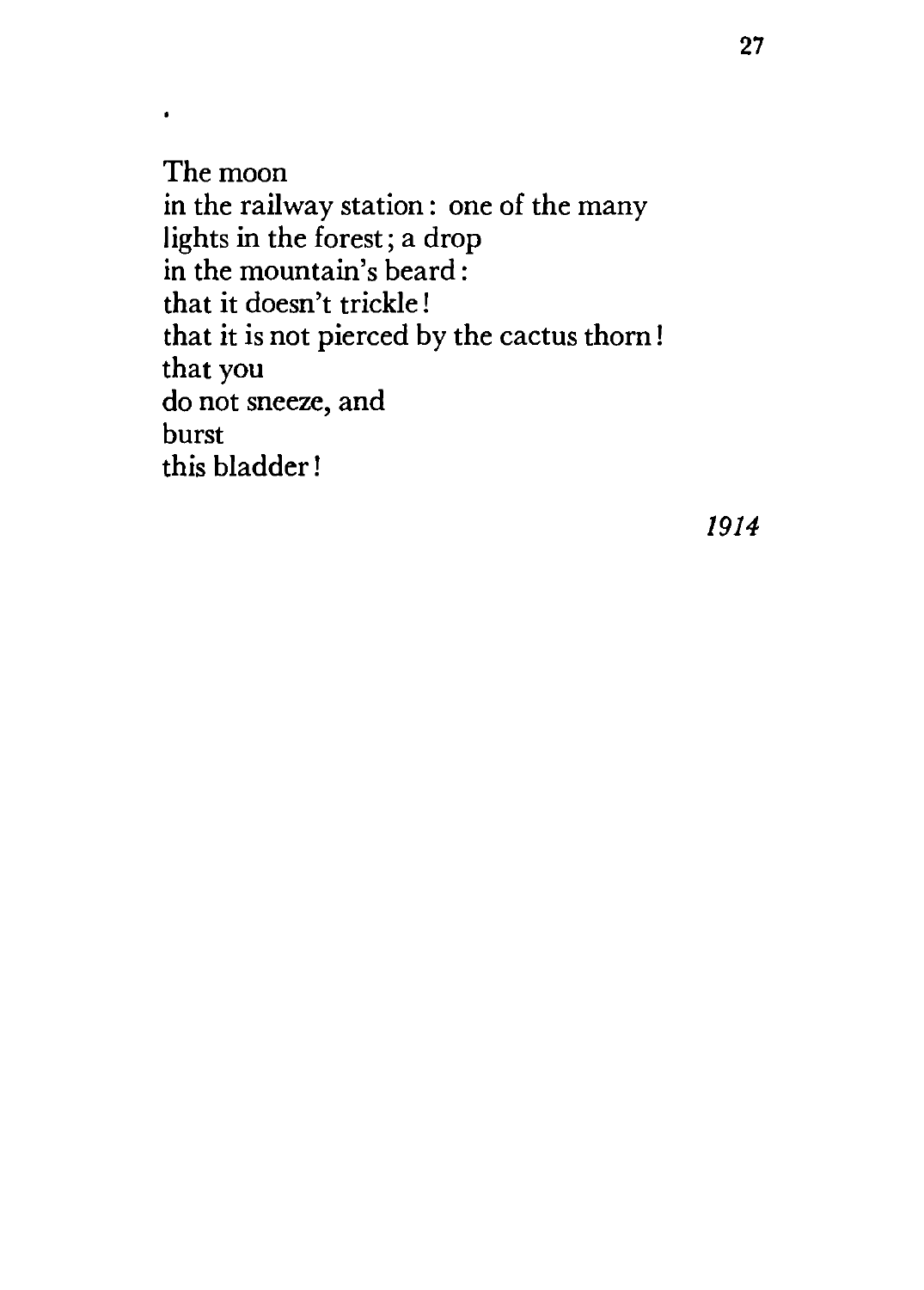#### **DREAM**

I find my house : empty Gone all the wine

The river diverted Stolen my naked joy

Eradicated the epitaph. White in white.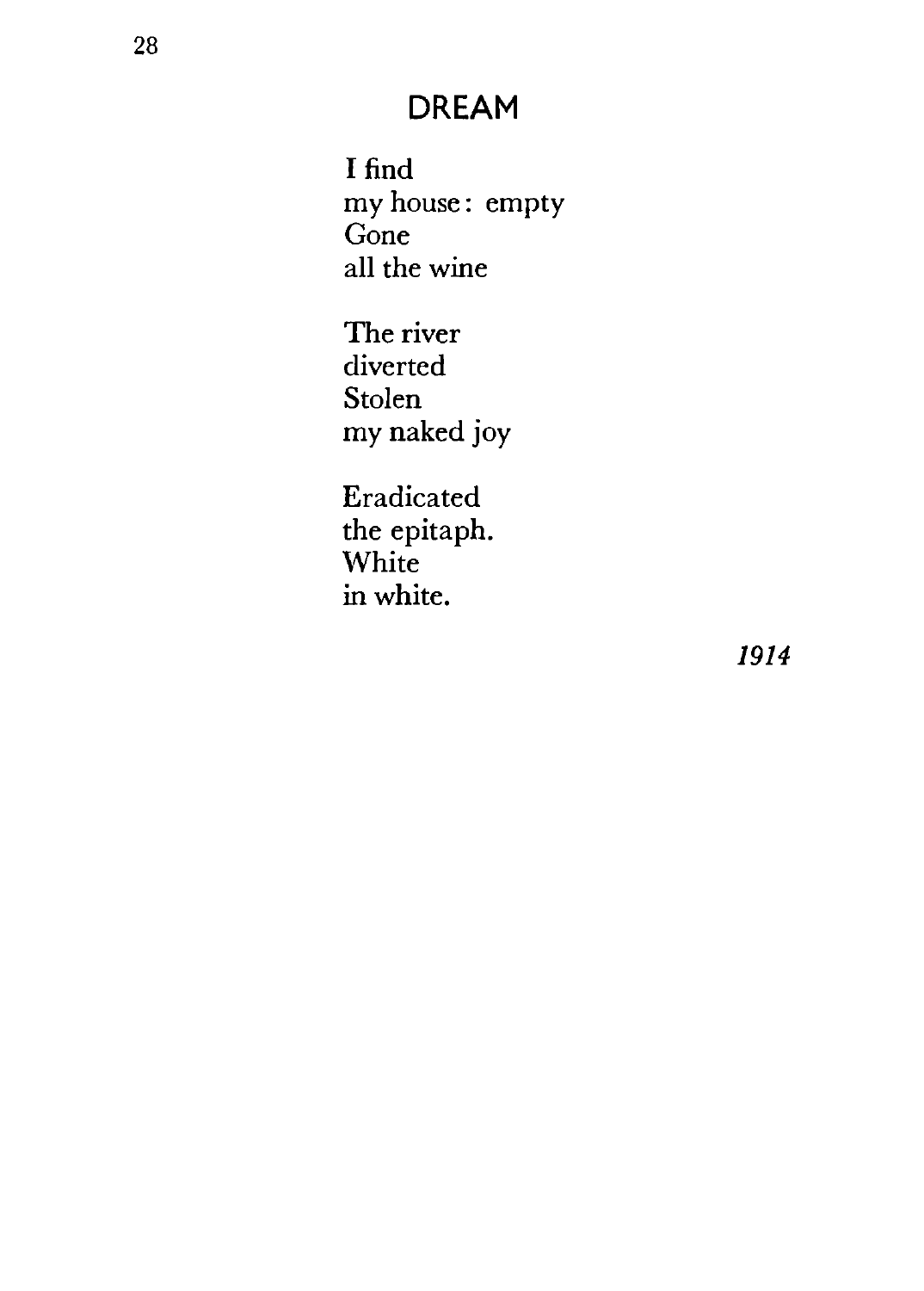#### **A FRIEND**

Notes from afar, a friend, soon in the morning, behind the mountain. Sound of horns. Emeralds.

I am summoned by cerebral message, a promise, an abstract embrace of minds, surmising ~ch other.

We were joined by a star, by an eye that found us out. Two I's, a content, it is more than the vessel.

Yesterday's holy stones, shorn of their riddle. Today there is meaning :

'A friend, soon in the morning, behind the mountain.'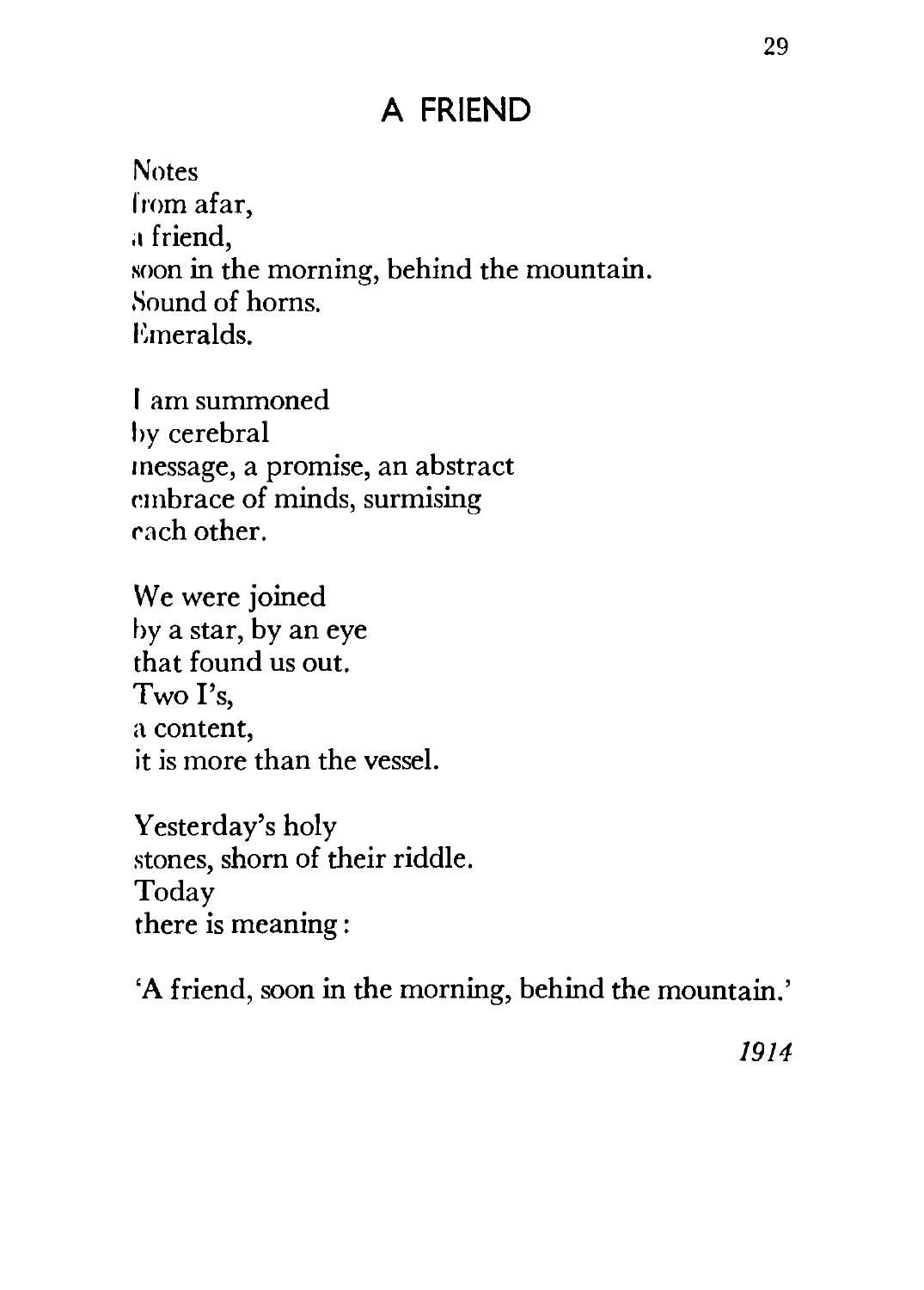#### **MY STAR**

My star Rose deep Below My feet

Where does my fox Go in the winter? Where does my serpent Sleep?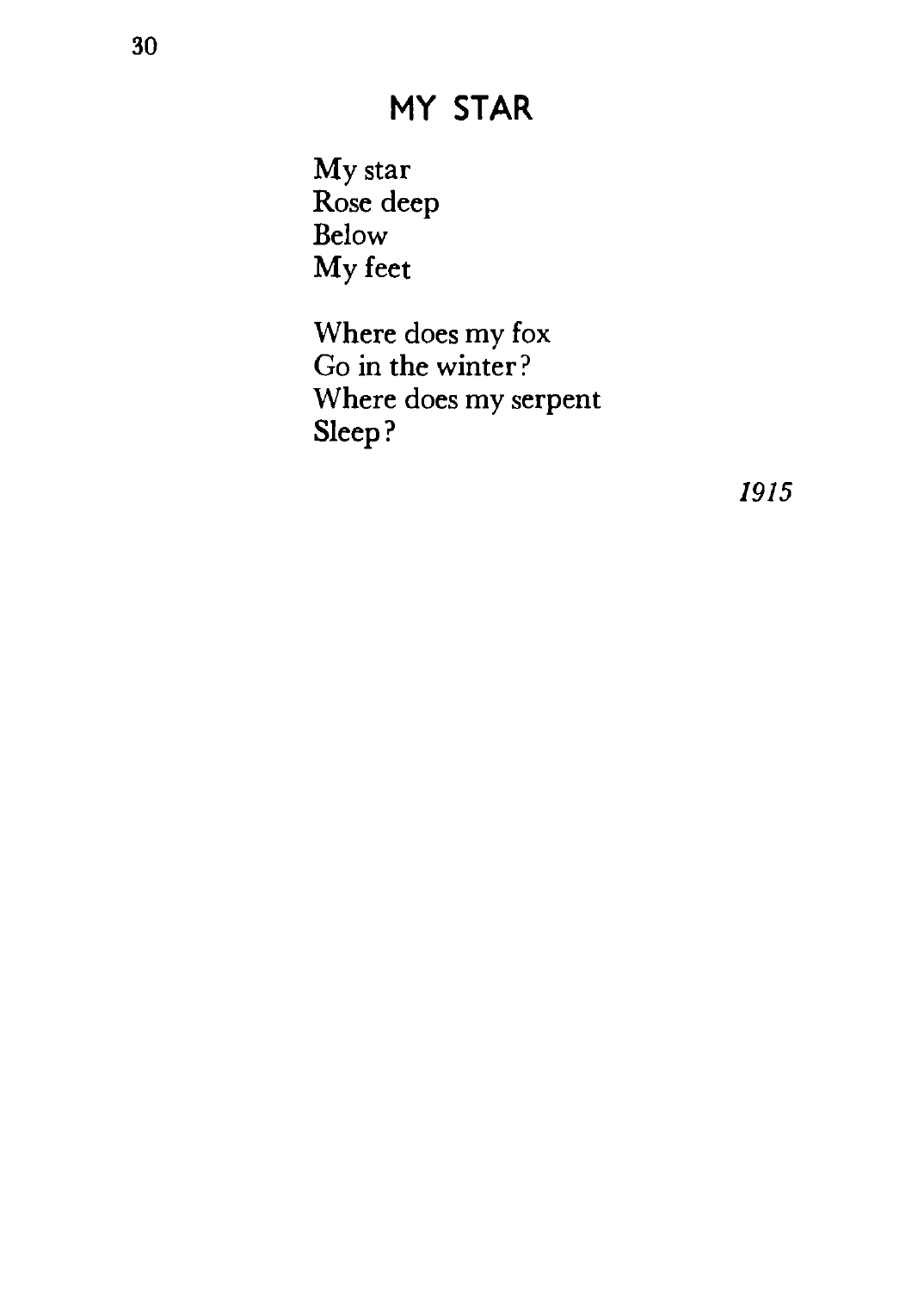#### **THE WOLF SPEAKS**

The wolf speaks, while masticating a man, addressing himself to the dogs:

Tell me, where, then, is  $$ tell me, where ? then, is their god? Where is their god? after this....

> Here you can see him in the dust at your feet, the god of the dogs

To see and to know<br>is one, is that who has been torn by me is no god!

Where, then, is their god?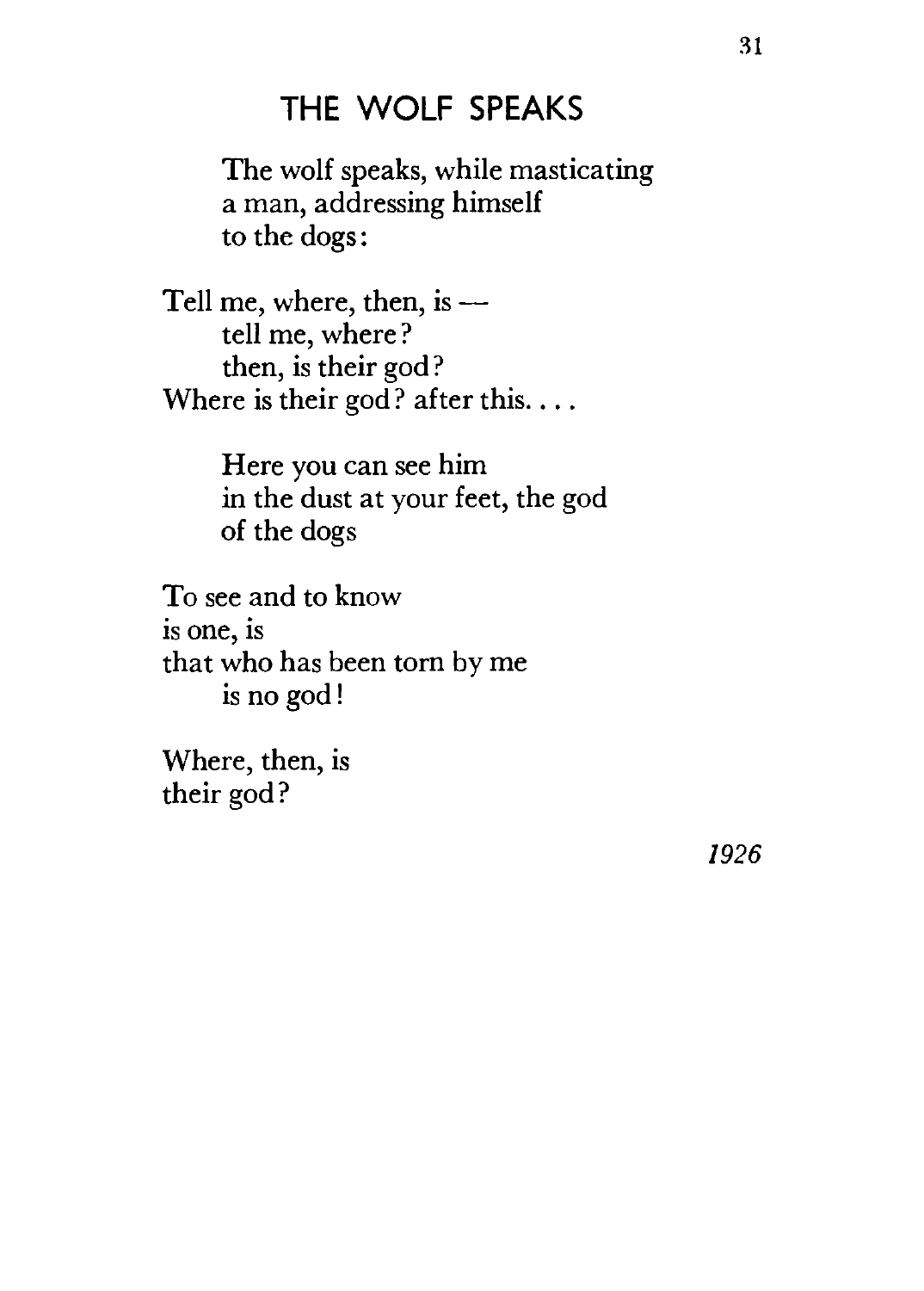#### **CAUGHT**

Caught in a room. Great peril. No exit.

But there : a window: open : launch Yourself  $- I$  am flying Free

But it is raining A drizzle It is raining, a drizzle It is raining raining raining ... raining....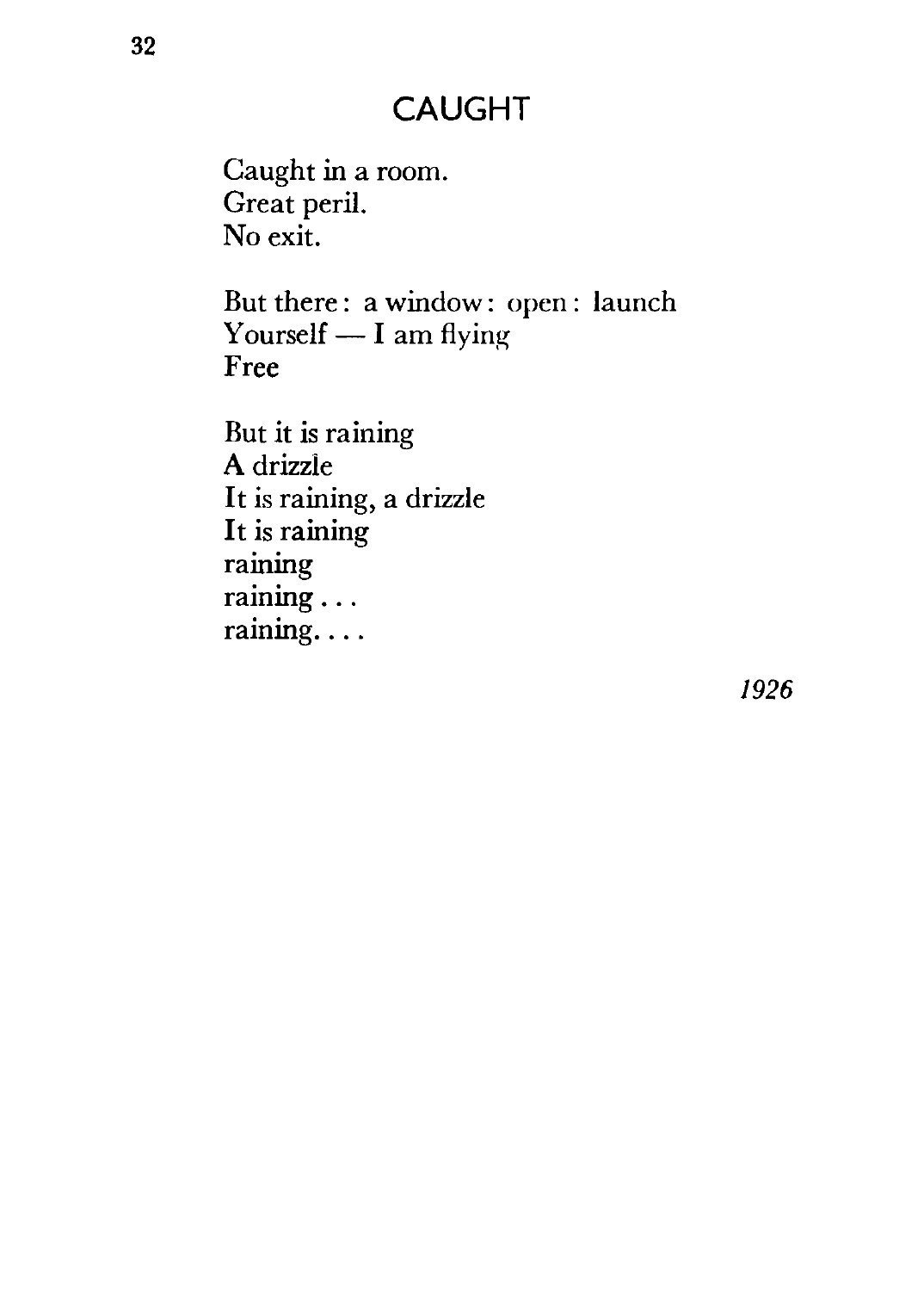#### **BIMBO'S POME**

*-In the manner of Klee's favourite cat, named Bimbo--*

The Master noes what he wonts. he noes whow.

But has one vice: not smokeing. But skratches with wip of hoarsehair on the vielin, that herts Bimbo so mutch in his ear.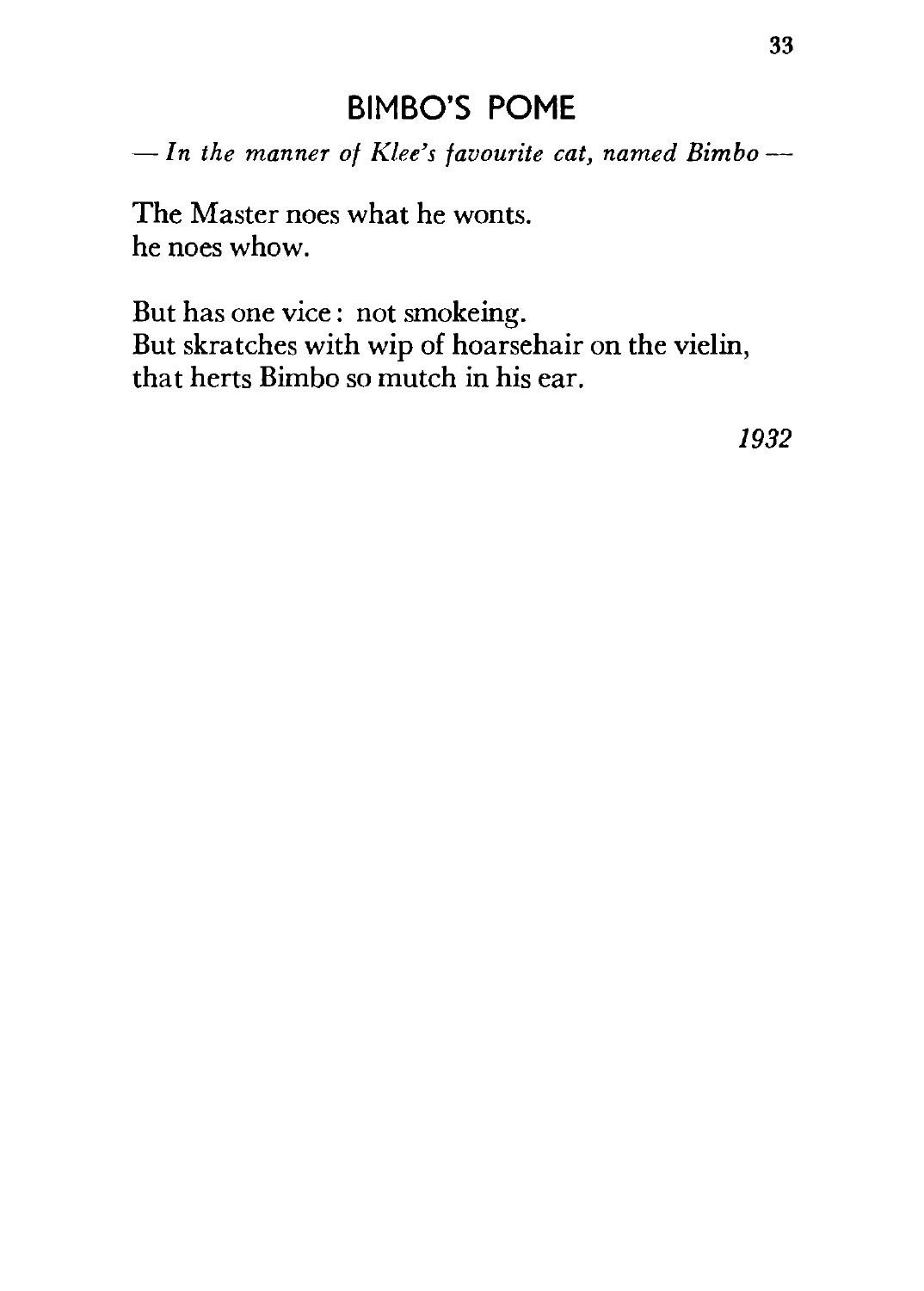#### **THE CAT**

 $-$  part of the cat: her ear, feeding on spoonfuls

of sound, her foot taking a run, the run,

her eye, burning inwards, burning through the thick

and the thin. Her face that forbids all return:

beautiful and a flower but bristling with weapons,

and nothing to do with us, in the end.

*(undated)*